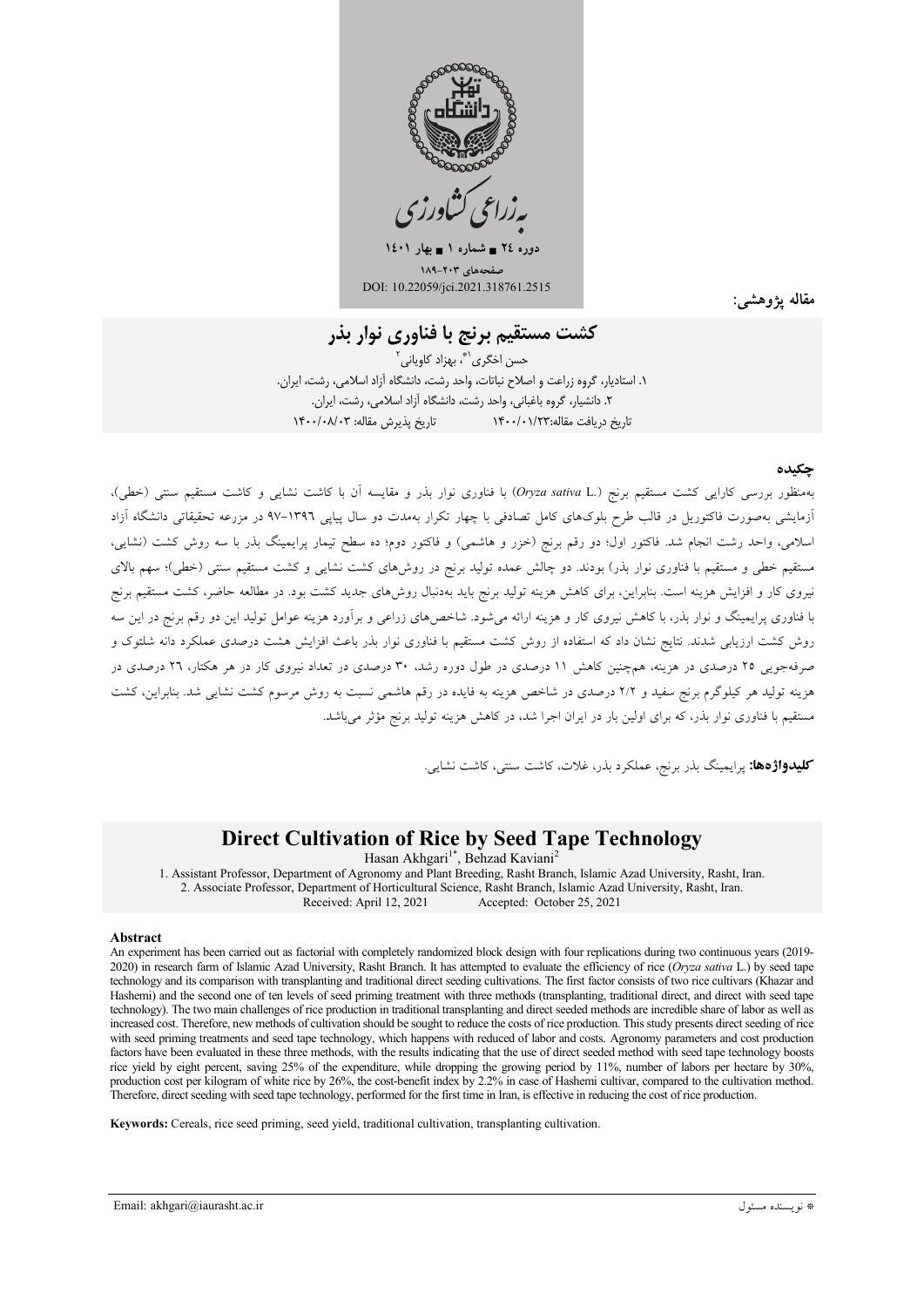Atghaei Kordkolaei et al., ) برنج را شامل میشود 2011). نياز آبي بالا، بالابودن هزينه كارگري و تقاضاي زیاد کارگری در سیستم کشت نشایی، باعث کاهش رغبت کشاورزان به استفاده از این روش و افزایش استفاده از کشت CSISA, 2017; Bhullar et al., 2018; ) مستقيم شده است ( Devkota et al., 2019; Kakumanu et al., 2019). اگرچه، عدم معرفی روشهای مناسب، عدم بهکارگیری فناوریهای مؤثر و آشنانبودن برنامهریزان بخش کشاورزی از مهمترین علل کمبودن سهم کشت مستقیم برنج است. در کشورهای دارای فناوری پیشرفته، از جمله استفاده از علفکشها و دستگاههای بذرکار مناسب، کشت مستقیم بهطور روزافزونی در حال گستر ش است.

کشت مستقیم برنج، به استقرار این گیاه از طریق پخش بذر در مزرعه اطلاق می شود که نسبت به انتقال گیاهچه از خزانه به مزرعه (روش نشاکاری) سریعتر میباشد. کشت مستقیم برنج به سه روش انجام میشود؛ .<br>خشک (کاشت بذر خشک در بستر)، مرطوب (کاشت بذر خیساندهشده در بستر) و آب (پخش بذر در بستر أبگرفته). در مناطقی مانند آسیای جنوبی که کمبود آب و نیروی کار بهطور فزایندهای رو به افزایش است، کشت .(Rao et al., 2017) ارجحیت دارد. بذرپاشی بذر خشک روشی است که تا قبل از سال ۱۹۵۰ برای استقرار گیاه برنج در مزرعه در کشورهای توسعهیافته مورداستفاده قرار میگرفت. این روش از دهه ۱۹۷۰ جایگزین کشت نشایی برنج در بخشهای عمدهای از جهان گرديد (CSISA, 2017). كمبود آب يك محدودیت اساسی در توسعه زراعت برنج در بسیاری از مناطق جهان محسوب میشود (Gilani et al., 2019). کشت مستقیم برنج دارای مزایایی مانند حذف عملیات و زحمت کارگری در خزانهگیری، نگهداری خزانه و نشاکاری، مدیریت بهینه مصرف آب و انرژی، تخریب ١. مقدمه

برنج (.Oryza sativa L) پس از گندم<sup>ا</sup> مهمترین محصول زراعی است و بالاترین سطح زیر کشت در جهان را شامل می شود. برای پاسخ به درخواست برنج، در سال ۲۰٤۰ میلادی نسبت به سال ۲۰۱۵ به ۹٦ میلیون تن برنج بیش تر نياز است (Valera & Balié, 2020). تلاش براي توليد این مقدار برنج با اثر مخرب محیطی کم تر، حائز اهمیت است. یکی از راهحلهای مهم برای پرکردن خلأ موجود در میزان تولید حال حاضر و میزان تولید پیش بینی شده، به حداقل رساندن اختلاف در بازدهی روش های مختلف كشت است (Panneerselvam et al., 2020). سطح زير کشت برنج در ایران حدود ٦٠٠ هزار هکتار و میانگین تولید آن ٤/٥ تن در هکتار در سال ١٣٩٨ گزارش شد (Pouramir et al., 2020). طي ساليان اخير موضوع افزایش قیمت برنج و روند فزاینده هزینههای تولید آن، ذهن همگان بهویژه برنامهریزان و سیاستگزاران را به خود مشغول کرده است. چالش اصلی تولید برنج، سهم بالای نیروی کار و هزینههای زیاد تولید است که از کشت نشايي منشأ ميگيرد (Eyvani *et al*., 2014). به علت کوچکبودن قطعات زراعی و هزینه بالای دستگاههای نشاكار، استفاده از اين دستگاهها توجيه اقتصادى ندارد .(Eyvani et al., 2014)

در روش کشت نشایی، مجموع تعداد نفر روز کارگر موردنیاز برای یک هکتار شالی کاری، ۱۱۰/۵ نفر روز میباشد که این مقدار، ٦٧ درصد از کل هزینه تولید این محصول را بهخود اختصاص مى دهد ( Atghaei Kordkolaei et al., 2011). همچنین، جمع نفر روز تا مرحله نشاکاری برابر ۲۹ نفر روز میباشد که این مقدار، ۲٦ درصد از مجموع تعداد نفر روز را تشکیل میدهد. هزینه این بخش نیز ۲۷ درصد از مجموع هزینه تولید

یه زراعی کشاورزی دوره ٢٤ = شماره ١ = بهار ١٤٠١

<sup>1.</sup> Triticum aestivum L.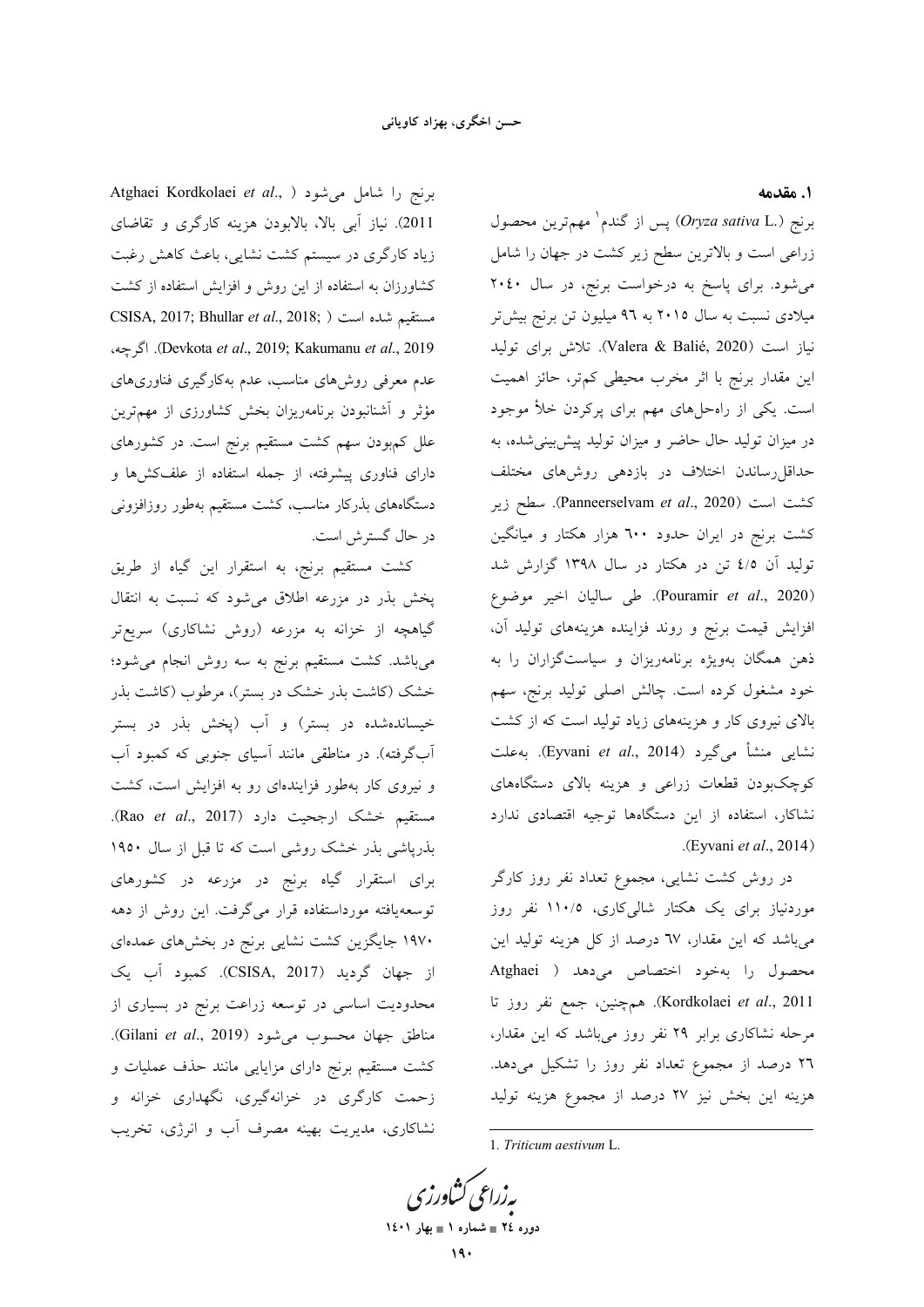کم تر ساختمان خاک، انتشار کمتر گازهای گلخانهای، کنترل بهتر علفهای هرز، درآمد خالص بیشتر و دسترسی به ماشین آلات مناسب نسبت به کشت نشایی .(Panneerselvam et al., 2020).

موفقیت در کشت مستقیم منوط به موفقیت در مدیریت علفهای هرز و جلوگیری از غیریکنواختی در سبزشدن گیاهچهها در مزعه میباشد (FAO, 2013). کشت مستقیم برنج، نیاز به نیروی کار را بسته به فصل، مکان و نوع سیستم کاشت، ۱۱ تا ٦٦ درصد نسبت به كشت نشايي كاهش مى دهد (Pouramir et al., 2020). کارایی بیشتر روش کشت مستقیم برنج نسبت به کشت نشایی در ارتباط با افزایش عملکرد و اجزای عملکرد بذر Ladha et al., 2016; Chakraborty et ) كزارش شده است al., 2017; Kumar et al., 2018; Kakumanu et al., 2019; .(Pouramir et al., 2020; Panneerselvam et al., 2020) برخلاف این گزارشها، برخی گزارشهای دیگر نشان دادند که تفاوت معنیداری بین عملکرد برنج در دو روش Kuang et al., ) خشت نشایی و مستقیم وجود ندارد 2019 ,2011; Xu et al., مقايسهى روش كشت نشايى و مستقیم آشکار کرد که عملکرد برنج در روش کشت مستقیم، با وجود صرفه اقتصادی بیش تر، کم تر از روش كشت نشاي<sub>ى</sub> بود (Eyvani *et al.*, 2014).

روشهای جاری کشت مستقیم بذر با ماشینهای مخصوص کاشت دارای کاستیهایی از قبیل پیچیدگی ماشین، هزینه بالای انرژی مصرفی و بالابودن شعاع چرخش ماشین، همچنین عدم کنترل آرایش و تراکم کاشت و عدم دستیابی به افزایش عملکرد است (Hongguang & Wentao, 2012). نبود اطلاعات كافي و عدم معرفی ارقام مناسب برای این روش کشت از معایب Pouramir et al., 2020; Panneerselvam ) دیگر آن است et al., 2020). این کاستیها باعث شده است که این

بەزراعى ڭشاورزى دوره ٢٤ = شماره ١ = بهار ١٤٠١

روش نتواند نیازمندیهای عملیاتی و مدیریتی را برآورده نماید. کشت مستقیم برنج با استفاده از روش نوار بذر می تواند این نقایص را برطرف کند. روش نوار بذر از نظر نحوه اجرا و گروه کاری به دو مرحله تقسیم می شود؛ ۱-تولید نوارهای بذر که طی آن از ماشینهای خاصی برای تولید لولههای نوار بذر استفاده میشود. این کار هیچ محدودیتی از نظر فصل زراعی ندارد. روش نوار بذر تضمین کننده فاصله کاشت بذر بین ردیف و روی ردیف و تعداد بذر در واحد سطح میباشد. ۲- در مزرعه می توان نوارهای حاوی بذر را مستقیماً، با استفاده از ماشینهای مخصوص کاشت و یا بهصورت دستی در یک یا چند ردیف بهطور همزمان در داخل خاک قرار داد .(Hongguang & Wentao, 2012)

روش كشت مستقيم با نوار بذر، تضمين كننده كيفيت گیاهچهها، افزایش توان تولید، کاهش مصرف آب، کود، سم، هزینه و افزایش فایده اقتصادی در مزرعه است. روش نوار بذر بهعنوان یک روش پایه در زراعت برنج قابل معرفی است. کاهش در زمان عملیات زراعی، سادهبودن تولید و سبکبودن نوار بذر، برخی از مزیتهای این روش محسوب می شوند ( Hongguang & Wentao, 2012). مطالعه در طول دوره رشد در هر دو شرایط بستر مرطوب و خشک نشان داد که عملکرد دانه در کشت مستقیم معادل با کشت نشایی است و در بستر خشک Farooq et al., ) نسبت هزينه به فايده بالاترى بهدست آمد 2010). با توجه به عدم كنترل آرايش و تراكم كاشت، هزینه بالای دستمزد کارگر و بحران رو به گسترش کمبود آب در کشور و همچنین با توجه به صعوبت کشت نشای<sub>م</sub> و کشت مستقیم خطی، این پژوهش با هدف ارائه روش كاشت جديد با صرفهجويي در هزينه توليد با استفاده از روش کشت مستقیم با فناوری نوار بذر برنج، جهت تسهیل عملیات کاشت مستقیم بذر، کاهش هزینه کارگری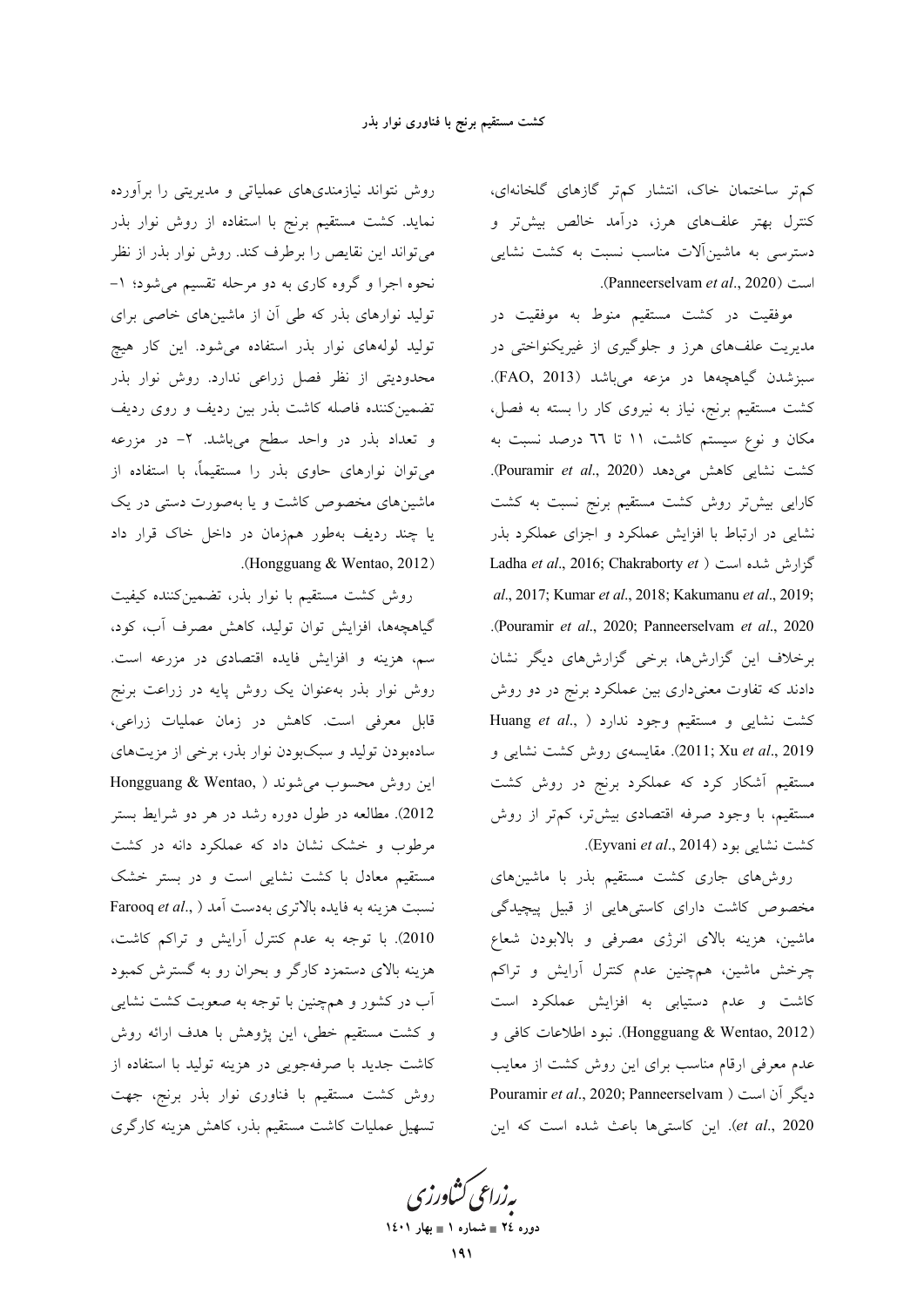و تعداد کارگر و کنترل آرایش و تراکم کاشت، برای اولین بار در ایران، اجرا شد.

## ۲. مواد و روشها

این آزمایش در زمینی به مساحت ۲۰۰۰ مترمربع، در سال ۱۳۹٦ و ۱۳۹۷ در مزرعه آزمایشی دانشگاه آزاد اسلامی، واحد رشت اجرا شد. آزمایش بهصورت فاکتوریل در قالب طرح بلوکهای کامل تصادفی با چهار تکرار در دو سال متوالی اجرا شد. عامل اول؛ دو رقم برنج (خزر و هاشمی) و عامل دوم؛ ده تیمار  $(t_1 - t_{10})$  شامل هشت روش پرایمینگ بذر که در کلیه این تیمارها بذرها در نوار کاغذی قرار داده شدند و دو تیمار کشت مستقیم بذر جوانهدار بدون نوار و نشاكارى دستى بذر خشك بدون پرایمینگ (کشت رایج نشاکاری) نیز در نظر گرفته شدند. فواصل نشا در تیمار کشت رایج بر اساس ابعاد ماشینهای نشاکاری (۱۳x۳۰ سانتی متر) انجام شد. این ده تیمار أزمايشي، سه روش كاشت (كشت نشايي، كشت مستقيم خطی بذر و کشت مستقیم با استفاده از نوار بذر) را تشکیل دادند. تیمارها و چگونگی اعمال آنها عبارتند از:

tı- پرایمینگ با آب مقطر بههمراه خشک و تر کردن (هیدروپرایمینگ): هزار گرم بذر از هر رقم، پس از ضدعفونی سطحی، بهمدت ٤٨ ساعت در دمای اتاق در آب مقطر (به نسبت ٥: ١؛ يک قسمت وزن بذر و ٥ قسمت آب) که با استفاده از پمپ هوادهی میشد، غوطهور شد. سپس، بذور با آب مقطر شستوشو و با استفاده از جریان باد در دمای اتاق در سایه خشکانده شدند تا رطوبت آنها به حد اولیه کاهش داده شود (Farooq et al., 2005a). بذرهای تیمارشده تا زمان کاشت در دمای ۵ درجه سانتیگراد، درون کیسههایی از جنس پلی اتیلن در یخچال نگهداری شدند.

t<sub>2</sub>- پرایمینگ با اسید آسکوربیک: هزار گرم بذر ارقام برنج در ٥ ليتر از محلول ١٠ ميلي گرم در ليتر اسيد

 $C_6H_8O_6$ , MW: 176.13, ) (C أسكوربيك (ويتامين C Art.500078, MERCK) (به نسبت ٥:١)، توأم با هوادهي بهمدت ٤٨ ساعت در دمای ٢٧±٢ درجه سانتی گراد تیمار و پس از آن با استفاده از جریان باد در دمای اتاق در سایه خشکانده شد تا رطوبت آنها به حد اولیه کاهش یابد. بذرهای تیمارشده تا زمان کاشت در دمای ٥ درجه سانتیگراد، درون کیسههایی از جنس پلیاتیلن در یخچال نگهداری شدند (Farooq et al., 2006b).

t3- پرایمینگ با اسید سالیسیلیک: مانند t2 اما با استفاده از ۱۰ میل<sub>ی گر</sub>م در لیتر اسیدسالیسیلیک HOC<sub>6</sub>H<sub>4</sub>COOH, MW:138.12  $g$ .mol<sup>-1</sup>,  $\big)$ .(Farooq et al., 2006b) (Art.100631.0500, MERCK

t4- پرایمینگ اسمزی با کلریدکلسیم: مانند t2 اما با استفاده از ٢٢/٢ گرم در ليتر كلريد كلسيم (CaCl2) .(Farooq et al., 2006b)

t<sub>5</sub> پرایمینگ حرارتی با سرما: هزار گرم از بذر ارقام برنج در کیسههایی از جنس پلیاتیلن بهمدت ٢٤ ساعت در دمای ۲۰– درجه سانتیگراد در فریزر قرار داده شدند (Yari et al., 2012).

- تیمار پرایمینگ با گرما و سرما: هزار گرم بذر خشک از هر رقم ابتدا در محیط گرم (بذرهای خشک هر رقم در ظروف شیشهای درپوش دار بهمدت ۲٤ ساعت در انکوباتور ٤٠ درجه سانتيگراد قرار داده شد) و سپس در محیط سرد (بذرها در کیسههایی از جنس پل<sub>ما</sub>اتیلن بهمدت ٢٤ ساعت در دمای ٢٠- درجه سانتیگراد در فریزر قرار داده شد) تیمار شدند. بذور تیمارشده برای آزمایش های بعدی در کیسههای پلیاتیلنی در دمای ٥ درجه سانتیگراد نگهداری شدند (Yari et al., 2012).

t<sub>7</sub>- پوششدارکردن بذر: هزار گرم از بذر پرایمینگشده با آب از هر رقم برنج با ترکیبی از ۳۰ درصد سولفات کلسیم (CaSO<sub>4</sub>)+ کربنات کلسیم ۳۰ درصد+ صمغ عربی و چسب

بەزراعى ڭشاورز دوره ٢٤ = شماره ١ = بهار ١٤٠١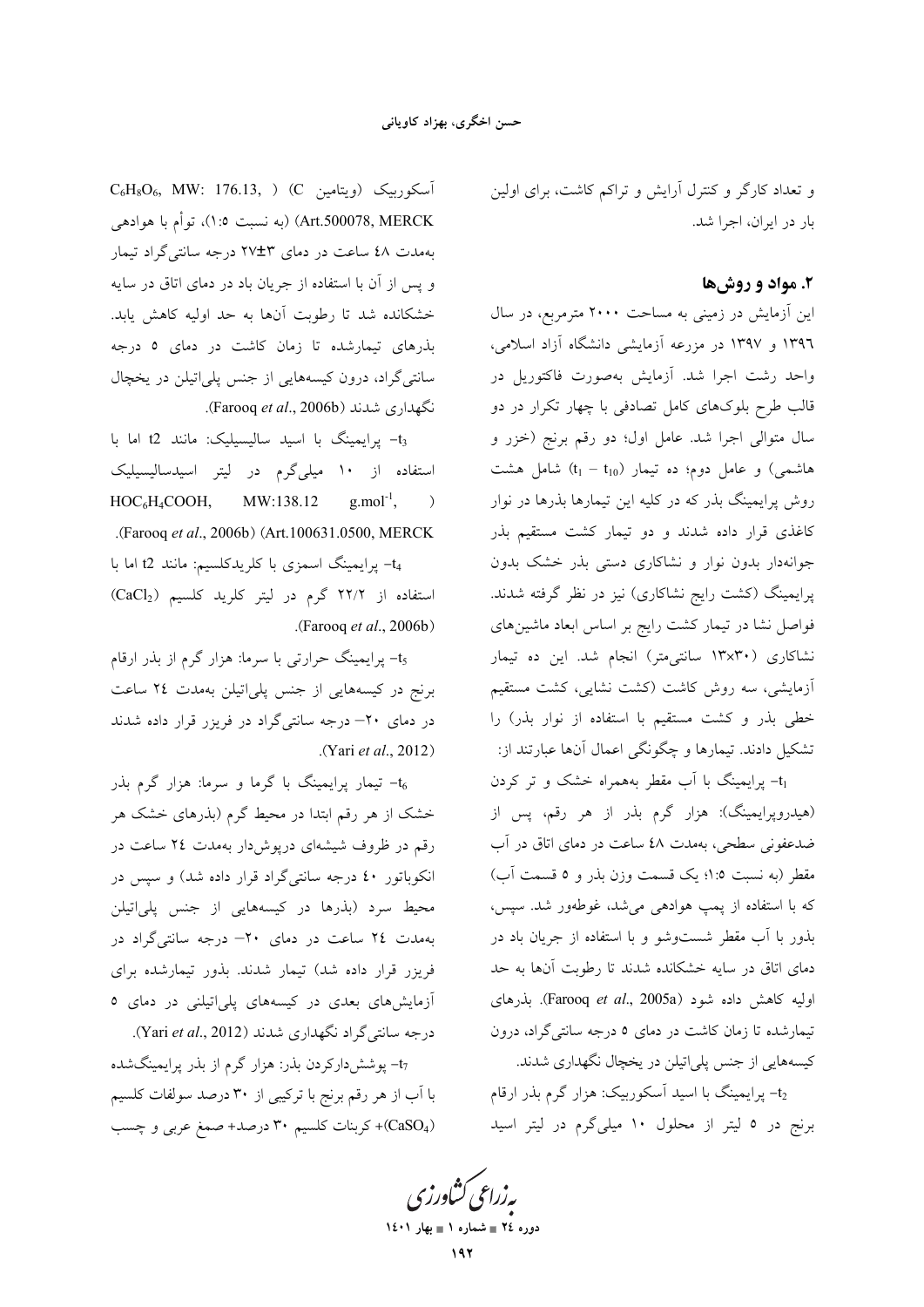چوب غیرشیمیایی (۳۰ درصد)+ عناصر غذایی (سولفات روى ZnSO4+ نانوكلات أهن+ قارچكش متالاكسيل-ام (Metalaxyl-M)، مجموعاً به مقدار ۷۰۰ میلی گرم در لیتر) تیمار شدند. این ترکیب بهصورت محلول غلیظ بهصورت یک لایه نازک روی بذرها قرار داده شد. سپس بذرها با درنظرگرفتن فاصله روی ردیفهای کاشت، روی ترکیب مزبور قرار داده شدند و یک لایه نوار کاغذی دیگر روی ردیف بذرها قرار داده شد. نوارهای تهیهشده با استفاده از جریان باد در دمای اتاق در سایه خشکانده شدند تا رطوبت آنها به حد اولیه کاهش یابد و سیس در دمای ٥ درجه سانتی گراد در یخچال نگهداری شدند ( Farooq et  $(a1, 2006b)$ 

ts- بذر خشک بدون اعمال پرایمینگ: بذور خشک بدون پرایمینگ (بدون هیچ تیماری) در نوار بذر قرار داده شدند. پس از اعمال تیمارهای پرایمینگ و پوششدارکردن بذور و شاهد (تیمارهای t<sub>1</sub> - t<sub>8</sub>)، کلیه بذرها در دو لایه نوار كاغذى از جنس كاغذ كرافت قرار داده شدند (كاغذ کرافت، کاغذی است که با اعمال شرایط و فرایندهای ویژه جهت تحمل فشارهای کششی و جذب نیرویهای ناشی از تنش انبساطی تولید میشود. این کاغذ که از خمیر تولیدشده بهروش کرافت با حداقل ۸۰ درصد خمیر سولفات تولید میشود، از مقاومت به کشش بالایی برخوردار است. گرماژ این نوع کاغذ از ٦٠ الی ٩٠ گرم تشکیل شده و عرض آن ۱۰۲ سانتی متر میباشد). این بذور به تعداد ۱۱۰ بذر در هر متر طول نوار بهصورت دستی در نوار کاغذی بهصورت ساندویچ قرار داده شدند و بهوسیله چسب طبیعی بذر و کاغذ به هم چسبانده شدند. پس از خشکشدن بذور و نوار کاغذ و رسیدن به رطوبت اولیه، دستهبندی و در یخچال نگهداری گردیدند. tg- تیمار بذر خیسانده و جوانهدارشده مشابه شرایط جوانهدارکردن بذر توسط زارع: به مقدار هزار گرم از بذر

ارقام، براساس شرایط خیساندن و جوانهدارکردن بذر توسط کشاورزان منطقه، شامل خیساندن بذر بهمدت ٤٨ ساعت در آب خالص و سپس نگهداری بذور در محیط گرم و مرطوب در دمای ۳۰-۲۵ درجه سانتیگراد بهمدت ٤٨ ساعت تا ظهور جوانه اوليه سيس كاشت آن در بستر بهروش خطى انجام شد.

t<sub>10</sub> تیمار نشاکاری دستی (گیاهچههای ۲۵ روزه): هزار گرم بذر ارقام، ۲۵ روز قبل از تاریخ کشت در زمین اصلی، در خزانه ایستگاهی، کشت و مراقبت انجام شد. از این گیاهچهها در روز کاشت بذر در زمین اصلی بهعنوان تیمار نشاکاری استفاده شد. گیاهچههای ۲۵ روزه با تراکم ۲۲ کیه در متر مربع و با آرایش کاشت ۱۵x۳۰ سانتی متر بهصورت تک گیاهچهای با دست نشاکاری شدند.

آمادهسازی بستر کاشت و مدیریت تغذیه براساس دستورالعمل مؤسسه تحقیقات برنج کشور اجرا شد. برای کنترل علفهای هرز از علفکش ماچتی، چهار روز قبل از کاشت استفاده شد. در سه هفته اول بعد از کاشت، ضمن جلوگيري از غرقابشدن طولاني.مدت مزرعه، أبياري بهصورت تناوبي اجرا شد. وجين دستي علفهاي هرز و واکاری کپههای از دست رفته در روز سی|م پس از کاشت انجام شد. صفات فنولوژیک شامل تعداد روز تا حداكثر پنجەزنى، آغاز تشكيل گل|َذين، تا ٥٠ درصد خوشهدهی، تا رسیدگی فیزیولوژیک و مجموع طول دوره رشد و صفات مورفولوژیک شامل پنجه مؤثر، پنجه کل، تعداد دانه پر در خوشه، پوکی دانه در خوشه و تعداد انشعاب در خوشه و صفات زراعی شامل وزن هزاردانه، وزن ماده خشک، شاخص برداشت و عملکرد دانه از هر کرت با برداشت محصول از شش مترمربع از مساحت هر کرت ثبت و یا اندازهگیری شدند. میزان برنج سفید با تبدیل ۱۵۰ گرم شلتوک از هر کرت در آزمایشگاه مؤسسه تحقيقات برنج انجام شد.

بەزراعى ڭشاورز دوره ٢٤ = شماره ١ = بهار ١٤٠١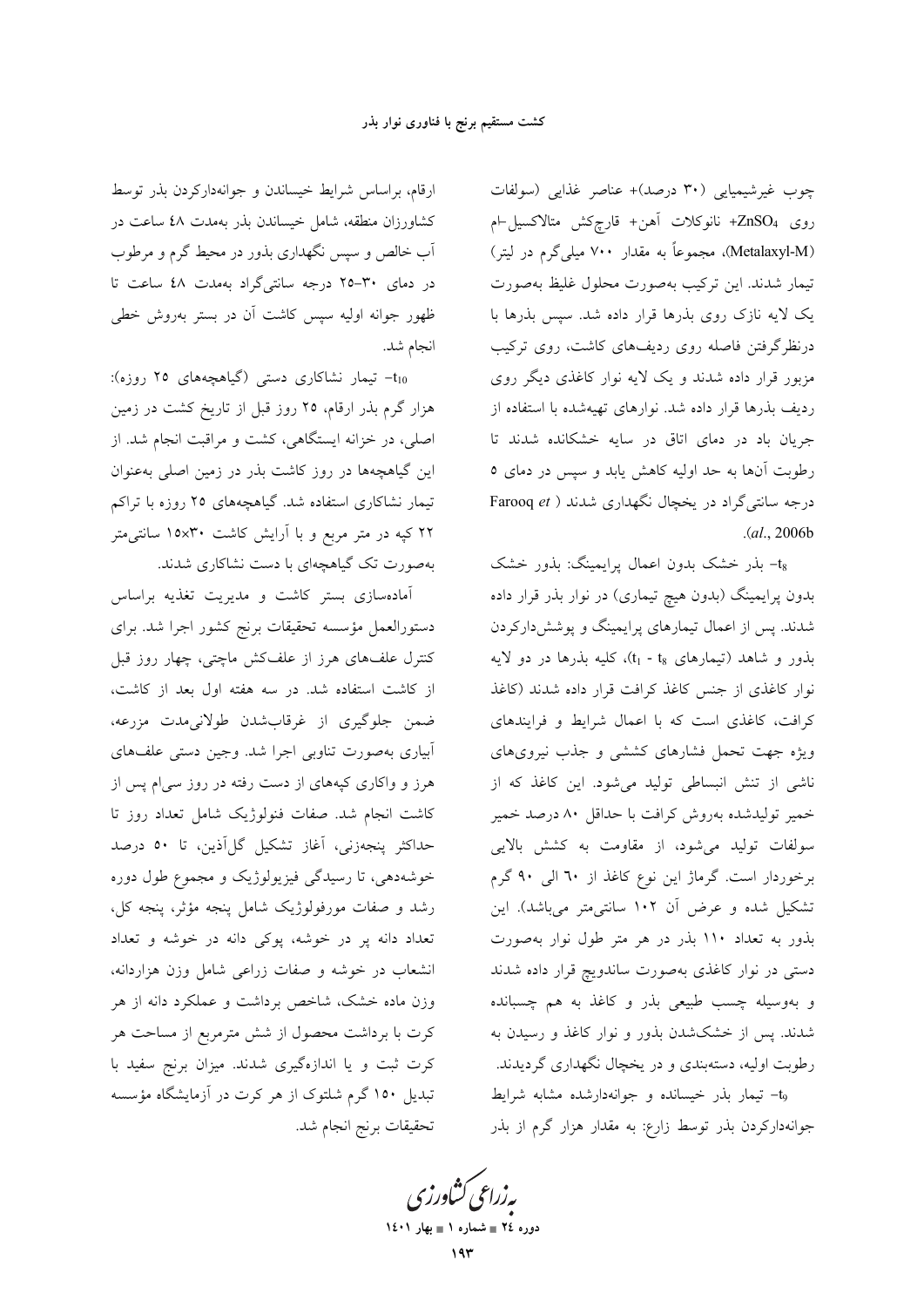آزمون همگنی واریانس اشتباه آزمایشی (F Max) بهصورت مركب تجزيه واريانس شدند. تجزيهي واريانس دادهها با استفاده از نرمافزار SAS (نسخه ۹/۱) و مقایسه میانگینها با استفاده از آزمون LSD در سطح احتمال پنج درصد انجام شد. بعد از آزمون یکنواختی دادهها، نسبت به تجزیه مرکب صفات همگن اقدام شد. پس از آن، مقایسه میانگین صفات دارای تفاوت معنیدار، انجام شد. در نهایت، به مقایسه توصیفی میانگین دوساله صفات موردارزیابی پرداخته شد و به صورت درصد بیان شد. جهت ارزیابی اقتصادی، ضمن تحلیل عوامل هزینهای و درآمدی، شاخص نسبت هزینه به درآمد تولید برنج بهروش کاشت مستقیم با روش نوار بذر با روش نشایی و كشت مستقيم خطى بذر موردمقايسه قرارداده شد.

# 3. نتايج و بحث **۱.۳. اثر تیمارها روی شاخصهای زراعی**

جدول تجزیه واریانس نشان داد که کلیهی صفات زراعی و مورفولوژیک در دو رقم برنج خزر و هاشمی در سطح یک درصد اختلاف معنیدار داشتند (جدول ۱). اثر تیمارهای مختلف پرایمینگ بر صفات تعداد روز از کاشت تا حداکثر پنجهزنی، تعداد روز تا ٥٠ درصد گلدهی، تعداد روز تا رسیدگی، تعداد دانه پر در خوشه و درصد برنج سالم از شلتوک در سطح یک درصد معنیدار بود. نتایج جدول مقایسه نشان داد که کلیه صفات دارای دستهبندی (براساس وجود تفاوت در اندازه صفات در بین سه روش کاشت) بودند (جدول ۲). این دستهبندی، با گروهبندی تیمارها به سه روش كشت مورد أزمايش، منطبق بود. بنابراين، با تعیین اختلاف بین این سه روش کشت، مزیت روشهای کشت مستقیم (خطی و نوار بذر) با روش کشت نشایی براساس رتبه درصد بیان شد.

هزینههای مربوط به مراحل کاشت تا برداشت و تعداد نیروی کار موردنیاز در هر روش در هر مرحله براساس جداول استاندارد هزينه توليد برنج (اعداد براساس میانگین عملکرد ارقام برنج در دو سال آزمایش ۱۳۹۶ و ۱۳۹۷ و قیمتهای سال ۱۳۹۲ و جدول استاندارد نیروی کار موردنیاز در مراحل کاشت تا برداشت، اعلام شده از سوی وزارت جهاد کشاورزی) تعیین شدند. برای ارزیابی اقتصادی، هزینههای ثابت (مانند ارزش زمین، ماشینآلات و ابنیه) و متغیر (هزینههای کاشت، داشت و برداشت) محاسبه شد. هزینههای متغیر شامل کل هزینه متغیر، متوسط هزینه متغیر و هزینه نهایی است. در نهایت، هزینه کل و هزینه متوسط کل که شامل هر دو نوع هزینه، یعنی هزینه ثابت و متغیر می شود، از روابط زیر محاسبه شدند و براساس جدول صورت هزینههای تولید در روشهای کشت مستقیم و نشایی مقدار هر کدام تعیین و موردمقایسه قرار گ فتند (Atghaei Kordkolaei et al., 2011).

= كل هزينه متغير  $(1)$  وابطه مجموع مخارج نقدى همه عوامل يا نهادههاى متغير = متوسط هزينه متغير  $(7)$   $d$ تقسيم كل هزينه متغير بر مقدار محصول توليدشده = متوسط هزينه ثابت  $(T)$  رابطه تقسیم کل هزینه ثابت به میزان محصول تولیدشده = متوسط هزينه كل  $(2)$  وابطه تقسیم هزینه کل بر مقدار محصول تولیدشده = ميزان صرفهجويي در هزينه رابطه (٥) (عملکرد روش اول/کل هزینه روش اول) – (عملکرد روش دوم/کل هزینه روش دوم) × ۱۰۰ كل درآمد/ كل هزينه  $(7)$  رابطه دادههای حاصل از اندازهگیری صفات فنولوژیک، مورفولوژیک و عملکرد و اجزای عملکرد پس از ارزیابی

بەزراعى كشاورزى دوره ٢٤ = شماره ١ = بهار ١٤٠١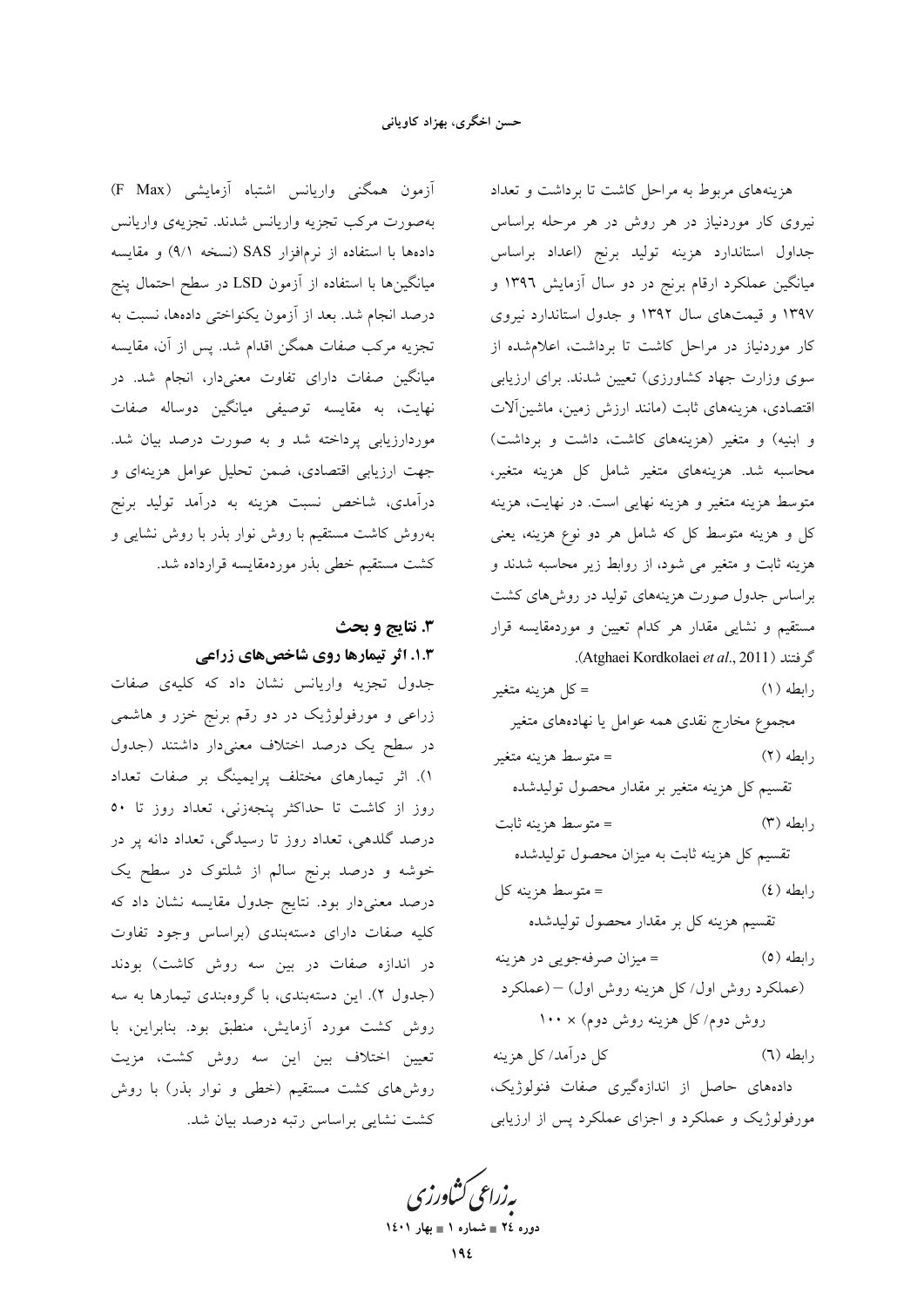| درصد برنج سالم                         | تعداد دانه پر             | تعداد روز تا                                    | تعداد روز تا                | تعداد روز تا حد             | عملكرد                | درجه        | منابع تغييرات    |
|----------------------------------------|---------------------------|-------------------------------------------------|-----------------------------|-----------------------------|-----------------------|-------------|------------------|
| از شلتوک                               | در خوشه                   | رسیدگی                                          | ٥٠٪ گلدهي                   | اكثر پنجەزنى                | دانه                  | آزادى       |                  |
| $r\tau q\tau^{\ast\ast}$               | $\forall \xi \xi \wedge$  | $E$ $E$ $OY$ <sup><math>\circ\circ</math></sup> | 12199                       | 71                          | 57.70790              |             | رقم              |
| $\mathsf{OT}/\mathsf{T}^{\mathsf{op}}$ | $rvz$ q**                 | $\gamma\gamma^{\ast\ast}$                       | $11\Lambda$ <sup>**</sup>   | $\gamma\gamma^{\ast\ast}$   | $0049 \cdot$ ns       | ٩           | تيمار            |
| $VT/O^{\otimes \otimes}$               | $Y9\Lambda\xi^{\ast\ast}$ | $V/\Upsilon$ ns                                 | $\sqrt{\gamma}$ ns          | <b>\Vns</b>                 | 1.411                 | ٩           | رقم× تيمار       |
| $\Lambda$ ٦٠                           | $r_1 \cdot ns$            | $\circ$                                         | $VV\S$ <sup>**</sup>        | $EVT^{\# \Phi}$             | $Y1Y1Y \cdot Y$       |             | سال×رقم          |
| $rr/\tau$ ns                           | $090***$                  | $17/T$ ns                                       | $\mathcal{L}/\Lambda^*$     | $\tau r$ ns                 | $Y \cdot VY$ o $Y$ ns | ٩           | سال×تىمار        |
| $\frac{\lambda}{9}$                    | $\mathsf{r}\mathsf{v}^*$  | $17/0$ <sup>**</sup>                            | $1 \xi/\Lambda^{\ast\ast}$  | $\lambda \cdot$ **          | $791079*$             | ٩           | سال×رقم× تيمار   |
| 17/2                                   | $r_9 \epsilon \cdot$      | ۱۹۸                                             | $\cdot$ / $\cdot$ $\cdot$ \ | $\cdot$ / $\cdot$ $\cdot$ \ | 0.7V07VV              | $\bigwedge$ | اشتباه           |
| $\vee$                                 | ١٤                        |                                                 |                             |                             | ۱۱                    | ۰           | ضريب تغييرات (٪) |

جدول ۱. تجزیه واریانس مرکب برخی صفات دو رقم برنج خزر و هاشمی در تیمارهای پرایمینگ بذر

ns» \* و \*\* به ترتیب غیرمعنیدار بودن و معنیدار در سطح احتمال ٥ و ١ درصد.

| برنج سالم از برنج سفيد  |                     | تعداد روز تا      | تعداد ينجه مؤثر                         | پوکی                                | عملكرد دانه              | صفات |                         |
|-------------------------|---------------------|-------------------|-----------------------------------------|-------------------------------------|--------------------------|------|-------------------------|
| (0/0)                   | دانه پر در خوشه     | ٥٠ درصد گلدهي     | (m <sup>2</sup> )                       | $(\%)$                              | $(kg ha^{-1})$           |      | تيمارها                 |
| VV ab                   | 47b                 | $\wedge$ bc       | $\mathbf{r}$ . b                        | ۲۳ab                                | ٤٨٢٥ abc                 |      | هيدرويرايمينگ           |
| Vo ab                   | $\lambda$ ab        | $\wedge \circ$ bc | $\mathsf{r}\mathsf{v}\mathsf{r}$ ab     | $19/0$ bc                           | <b><i>{A{V ab</i></b>    |      | اسید آسکورییک           |
| Vz ab                   | 47b                 | AV b              | <b>TYY</b> ab                           | $\mathsf{Y} \cdot / \mathsf{0}$ abc | $2V$ A abc               |      | اسىد سالىسىلىك          |
| V ab                    | <b>AY</b> ab        | $\wedge \circ$ bc | $\uparrow$ 10 ab                        | $\gamma \wedge \pi$ abc             | $271 \cdot bc$           |      | كلريد كلسيم             |
| $V^*$ ab                | $\wedge$ 1 c        | $\wedge \circ$ bc | $\uparrow$ 17 ab                        | $Y\ell/Ta$                          | $220 \cdot c$            |      | یرایمینگ با سرما        |
| $V\mathcal{L}$ ab       | $\wedge$ 1 c        | $\Lambda$ ٤ c     | $\mathbf{r} \cdot \mathbf{a}$           | $\mathsf{Y} \cdot \mathsf{A}$ abc   | $2027$ bc                |      | یرایمینگ با گرما و سرما |
| VV ab                   | $\wedge^{\omega}$ c | $\Lambda$ ٤ c     | $\mathsf{r} \cdot \mathsf{A}$ ab        | <b>YY</b> abc                       | <i>i</i> VV abc          |      | پوشش داركردن بذر        |
| $V^*b$                  | $\wedge$ 2 c        | $\wedge \circ$ bc | $\mathbf{r} \cdot \mathbf{\epsilon}$ ab | $\mathsf{Y} \cdot / \mathsf{1}$ bc  | $29 \cdot 2$ ab          |      | بذر خشک و بدون پرایم    |
| Vo ab                   | $\wedge \circ c$    | $\Lambda$ ٤ c     | $rr \wedge ab$                          | $\Upsilon\Upsilon/\xi$ ab           | $2771$ bc                |      | ىذر يا ٢٤ ساعت خىساندن  |
| $\Lambda \cdot / \xi$ a | $\forall$ o a       | $4\ell a$         | $\mathbf{r}$ . a                        | $V/\Lambda c$                       | $0 \cdot \wedge \cdot a$ |      | ىذر يا ٤٨ ساعت خىساندن  |

جدول ۲. مقایسه میانگین صفات دو رقم برنج خزر و هاشمی

حروف مشترک هر ستون، عدم وجود اختلاف معنیدار در سطح احتمال ۵ درصد توسط آزمون LSD را نشان میدهد.

در رقم خزر، کاهش عملکرد دانه در روش کشت مستقیم با نوار بذر نسبت به روش نشایی، هشت درصد بود که این تفاوت از افزایش درصد پوکی منشأ گرفت. عملکرد دانه در رقم هاشمی کشتشده با روش مستقیم با نوار بذر هشت درصد بیشتر از رقم هاشمی کشتشده بهروش نشايي بود (جدول ٢). اين افزايش عملكرد می تواند ناشی از وزن هزاردانهدانه بیشترآن باشد. نتایج

و ضرایب تبدیل دو رقم برنج خزر و هاشمی در تیمارهای روش کاشت نشان داد که بیش ترین تعداد پنجه مؤثر در هر دو رقم، مربوط به روش کشت نشایی بود (جدول ٣). این تعداد در روش کشت مستقیم با نوار بذر، دو تا سه درصد کم تر از روش کشت نشایی بود. این تفاوت می تواند ناشی از تراکم بذر و آرایش کاشت بذر و

مقايسه توصيفي صفات زراعي، مورفولوژيک، فنولوژيک

بەزراعى كشاورزى دوره ٢٤ = شماره ١ = بهار ١٤٠١

 $190$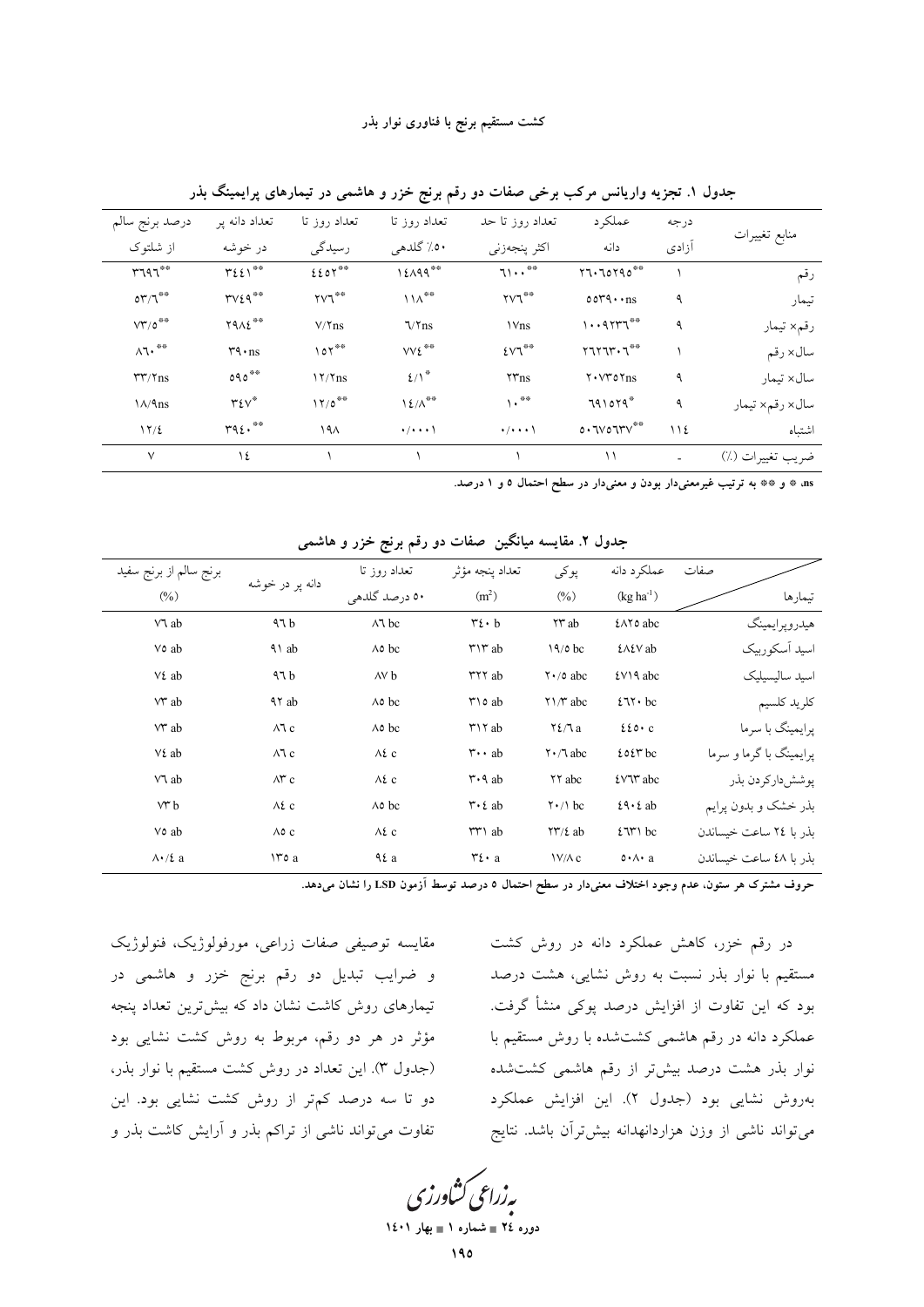#### حسن اخگری، بهزاد کاویانی

درحالیکه در رقم شیرودی این مقدار در کشت نشایی و مستقیم خطی بهترتیب ۱۵۲۰۹ و ۱۵۸۹۸ کیلوگرم در هکتار بود (Pouramir et al., 2020). شاخص برداشت نشاندهنده توانایی گیاه در تخصیص مواد فتوسنتزی به دانه است، که در کشت نشایی بهدلیل کاهش تعداد خوشه در واحد سطح، تعداد دانه در هر خوشه نسبت به کشت مستقیم خطی افزايش داشت (Pouramir et al., 2020).

عملکرد دانه در کشت مسستقیم معادل با کشت نشایی بود و در بستر خشک نسبت هزینه به فایده بالاتری بهدست آمد (Farooq et al., 2010). ارقام مختلف برنج واكنشهاى متفاوتی به روشهای مختلف کاشت نشان دادند. نشا در واحد سطح باشد. در روش نشاکاری (دستی)، تعداد ۳۰ کپه در هر متر مربع و در هر کپه بهطور متوسط سه تا پنج نشا کاشته شد، درحالیکه در روش کشت مستقيم تعداد ٣٣٠ بذر در مترمربع با فاصله ٣٠ سانتی متری بین ردیفها کاشته شد. این تفاوت کاشت، اثر قابل توجهي روي تعداد پنجه توليدي داشت.

در مطالعهای روی ارقام مختلف برنج نشان داده شد که بیوماس (زیستتوده) همه ارقام در کشت مستقیم خطی بیش تر از کشت نشایی بود، بهطوریکه رقم هاشمی در کشت نشایی، ۹۵۸۹ کیلوگرم در هکتار و در کشت مستقیم خطی، ۱۰٬۲۹۹ کیلوگرم در هکتار بیوماس تولید کرد،

|                            | جدون ۱. سایسه توصی <i>عی صفات د</i> و رقم برنج در روس سای تاست |                   |        |              |            |                    |                                    |
|----------------------------|----------------------------------------------------------------|-------------------|--------|--------------|------------|--------------------|------------------------------------|
|                            |                                                                | پنجه مؤثر (m²)    |        | پوکي در خوشه |            |                    | $(\text{kg ha}^{-1})$ عملکر د دانه |
| روش كاشت                   | ارقام                                                          | تعداد             | $(\%)$ | پوکی         | $(\%)$     | عملكر د            | تغییرات (نسبت به نشایی)            |
| كشت مستقيم با روش نوار بذر | خزر                                                            | ۲۳٥               | ٩٨     | ٣٦           | ۱۸۰        | 0.571              | - $\wedge$                         |
|                            | هاشمي                                                          | $2\mathfrak{r}$ . | ٩v     | ۱٥           | ۱۰۰        | 277 <sub>A</sub>   | $\wedge$                           |
| کشت مستقیم سنتی بذر        | خزر                                                            | ۲۳۲               | ٩v     | ٣١           | ۱٥٥        | 01V0               | $-11$                              |
|                            | هاشمي                                                          | ٤٣١               | ٩v     | ۱۳           | $\wedge$ ٦ | $2 \cdot \Delta V$ | -٤                                 |
| كشت نشايي                  | خزر                                                            | ۲۳۸               | ۱۰۰    | ٢٠           | ۱۰۰        | 09.9               | ۱۰۰                                |
|                            | هاشمي                                                          | ٤٤٢               | ۱۰۰    | ۱٥           | $\cdots$   | ETOY               | ۱۰۰                                |

حده ا، ۳ مقایسه توصیف صفات دو رقع در دور روش های کاشت

#### ادامه جدول ۳. مقایسه توصیفی صفات دو رقم برنج در روش۵ای کاشت

| تيمار                  |       | زمان تا حداكثر پنجەزنى |                     |                | زمان طول دوره رویش      |              |           | برنج سالم از شلتوک |                     |                 |
|------------------------|-------|------------------------|---------------------|----------------|-------------------------|--------------|-----------|--------------------|---------------------|-----------------|
|                        | رقم   |                        | مقدار               | تغييرات        |                         | مقدار        | تغييرات   | ضريب               | مقدار               | تغييرات         |
|                        |       | روز                    | $(\%)$              | $(\%)$         | روز                     | $(\%)$       | $(\%)$    | تبديل              | $(\%)$              | $\dagger$ (%)   |
| كشت مستقيم با نوار بذر | خزر   | $\circ \circ$          | $-\wedge \breve{r}$ | $\mathcal{N}$  | 15.                     | $-9.$        | ١٠        | 7.25               | $-V\Lambda$         | $\gamma \gamma$ |
|                        | هاشمي | ٤٢                     | $-\nabla \Upsilon$  | ۲٤             | $\lambda \cdot \lambda$ | $-\lambda$ ۹ | ۱۱        | 702                | $+$ \ $\cdot$ \     |                 |
| كشت مستقيم سنتبى       | خز ر  | $\circ \tau$           | $-\wedge\cdot$      | $\mathbf{y}$ . | 15.                     | $-9.$        | ١٠        | 7.20               | $-\Lambda$          | ۱۹              |
|                        | هاشمي | ٤١                     | $-Vt$               | ٢٦             | $\lambda \cdot \lambda$ | $-\wedge$ ٩  | ۱۱        | 702                | $+$ $\cdot$ $\cdot$ |                 |
|                        | خزر   | ٦٦                     | $\cdots$            | $\bullet$      | 155                     | $\cdots$     | $\bullet$ | 7.00               | $\cdots$            | $\bullet$       |
| كشت نشايي سنتي         | هاشمي | $\circ\circ$           | $\cdots$            | $\sim 100$     | 171                     | $\lambda$    | $\bullet$ | 700                | $\cdots$            | $\bullet$       |
|                        |       |                        |                     |                |                         |              |           |                    |                     |                 |

میزان تغییرات نسبت به روش کشت نشایی به درصد نشان داده است. تاریخ بذرپاشی در خزانه، ۱۵ فروردین و تاریخ بذرپاشی و انتقال نشا در زمین اصلی، ۱۵ اردیبهشتماه بود.

بەزراعى كشاورز<sup>.</sup> دوره ٢٤ = شماره ١ = بهار ١٤٠١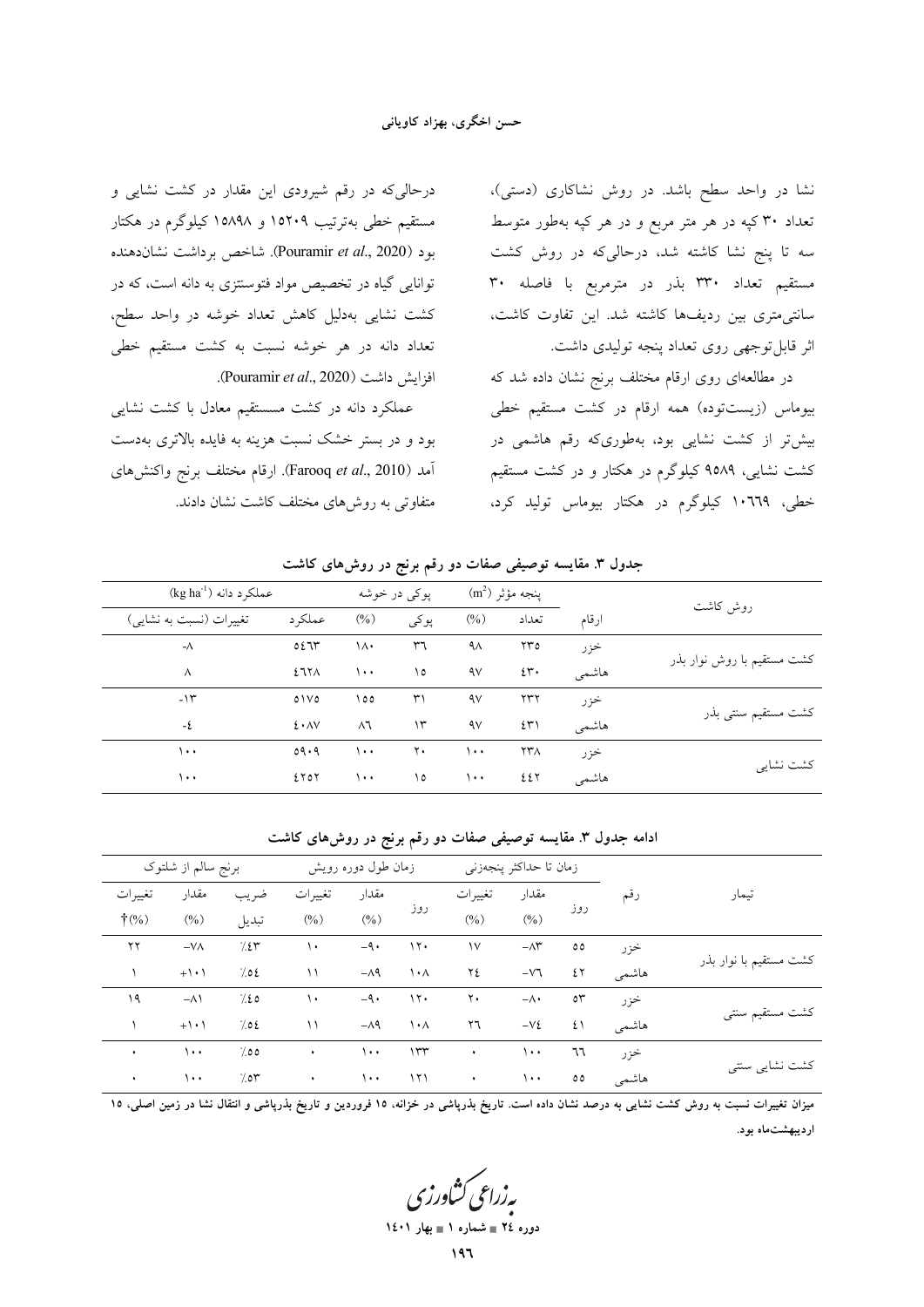مطالعه روى ارقام مختلف برنج (آنام، طاهرى، گيلانه، شیرودی و هاشمی) نشان داد که تعداد خوشه و تعداد پنجه کل در این ارقام در کشت مستقیم بیشتر از کشت نشایی بود. بیشترین تعداد خوشه (٦٢٦ در واحد سطح) در کشت مستقیم مربوط به رقم شیرودی بود، درحالیکه این رقم، ۳۳۲ خوشه در کشت نشایی داشت. همچنین، بیشتررین تعداد پنجه (٦٥٣ در مترمربع) در کشت مستقیم مربوط به رقم هاشمی بود، درحالیکه این رقم، ٤٦٣ پنجه در كشت نشايى توليد كرد (Pouramir et al., 2020).

مقایسه توصیفی صفات فنولوژیک در سه روش کاشت نشان داد که طول دوره رویش هر دو رقم خزر و هاشمی در هر دو روش کشت مستقیم، ۱۱–۱۰ درصد کاهش یافت (جدول ۳). طول دوره رویش در رقم خزر در کشت مستقیم با نوار بذر، ۱۳ روز (۱۱ درصد) و در رقم هاشمی نیز ۱۳ روز (۱۰ درصد) کم تر از روش نشایی بود. بهنظر می رسد دلیل این کاهش طول دورهی رویش، حذف دوره خاموشی بعد از نشاکاری در روش کشت مستقيم است (Esfahani et al., 2009). مدت زمان تا رسیدن به حداکثر پنجهزنی در هر دو روش کشت مستقیم در دو رقم، ٢٦–١٧ درصد نسبت به كشت نشايي كاهش نشان داد (جدول ٣). در مراحل بعدي فنولوژيک، اين فاصله بيش تر كاهش يافت و در آخرين مرحله، فاصله زمانی موجود بین دو روش کاشت به نصف کاهش یافت. بهطورکلی، کاهش ۱۰ درصدی در طول دوره رویش برنج در هر دو رقم موردارزیابی مشاهده شد (جدول ۳). این نتيجه با نتايج برخي پژوهش گران ( Hongguang & Wentao, 2012) مبنی بر این که استفاده از کشت مستقیم با استفاده از نوار بذر دارای مزایایی از جمله کاهش طول دوره رویش گیاه در روش کشت مستقیم دارد، منطبق است. در روش کشت مستقیم، طول دوره رشد حدود ۱۰ روز کاهش می پابد که بهنظر می رسد ناشی از حذف دوره

خاموشی گیاه باشد که احتمالاً در روش کشت نشایی در اثر شوک ریشه اتفاق می افتد. استفاده از نوار بذر در کشت مستقيم برنج، باعث كوتاهشدن مدت زمان عمليات كاشت و بهبود شرایط همچنین کارآمدی بیشتر نسبت به سایر روشهای کشت مستقیم شد (Joshi et al., 2013).

مقايسه توصيفي صفات مورفولوژيک در سه روش کاشت نشان داد که تعداد پنجه مؤثر و تعداد دانه پر در خوشه در هر دو روش در رقم خزر کاهش و در رقم هاشمی افزایش نشان دادند (جدول ۳). رقم خزر دارای عملکرد دانه بالاتری در روش کاشت مستقیم با نوار بذر، نسبت به دو روش دیگر بود، ولی کاهش ۱۲ درصدی راندمان تبديل و ايجاد نيمدانه بيشتر عملاً توليد برنج سفيد را در اين رقم كاهش داد (جدول ٣). اين موضوع بهدلیل بالاتربودن درصد پوکی آن میباشد. برخی مطالعات، برتربودن روش کشت نشایی نسبت به روش کشت مستقیم در ارتباط با صفت تعداد دانه پر را نشان دادند (Pouramir et al., 2020). در مطالعه این محققان، رقم شیرودی و گیلانه در کشت نشایی، بهترتیب ۸۳ و ۷۳ و در کشت مستقیم، ٦٠ و ٥٥ دانه پر در خوشه داشتند. با افزایش تعداد خوشه در واحد سطح، تعداد دانه در خوشه كاهش يافت (جدول ٤). نتايج مشابه توسط برخي پژوهش گران دیگر گزارش شد ( Qian et al., 2004; ) Huang et al., 2011). ساير صفات از جمله عملكرد دانه و اجزای عملکرد در رقم خزر در روش کاشت مستقیم از روند افزایشی برخوردار بود. کاهش در راندمان تبدیل را باید در عوامل محیطی در طول دوره رسیدگی جستجو کر د.

### ٢.٣. ارزيابي اقتصادي

ارزیابی هزینهها و درآمدها در سه روش کاشت نشان داد که بین دو رقم برنج در سه روش کشت در هزینه تولید و

بەزراعى ڭشاورز<sup>.</sup>

دوره ٢٤ = شماره ١ = بهار ١٤٠١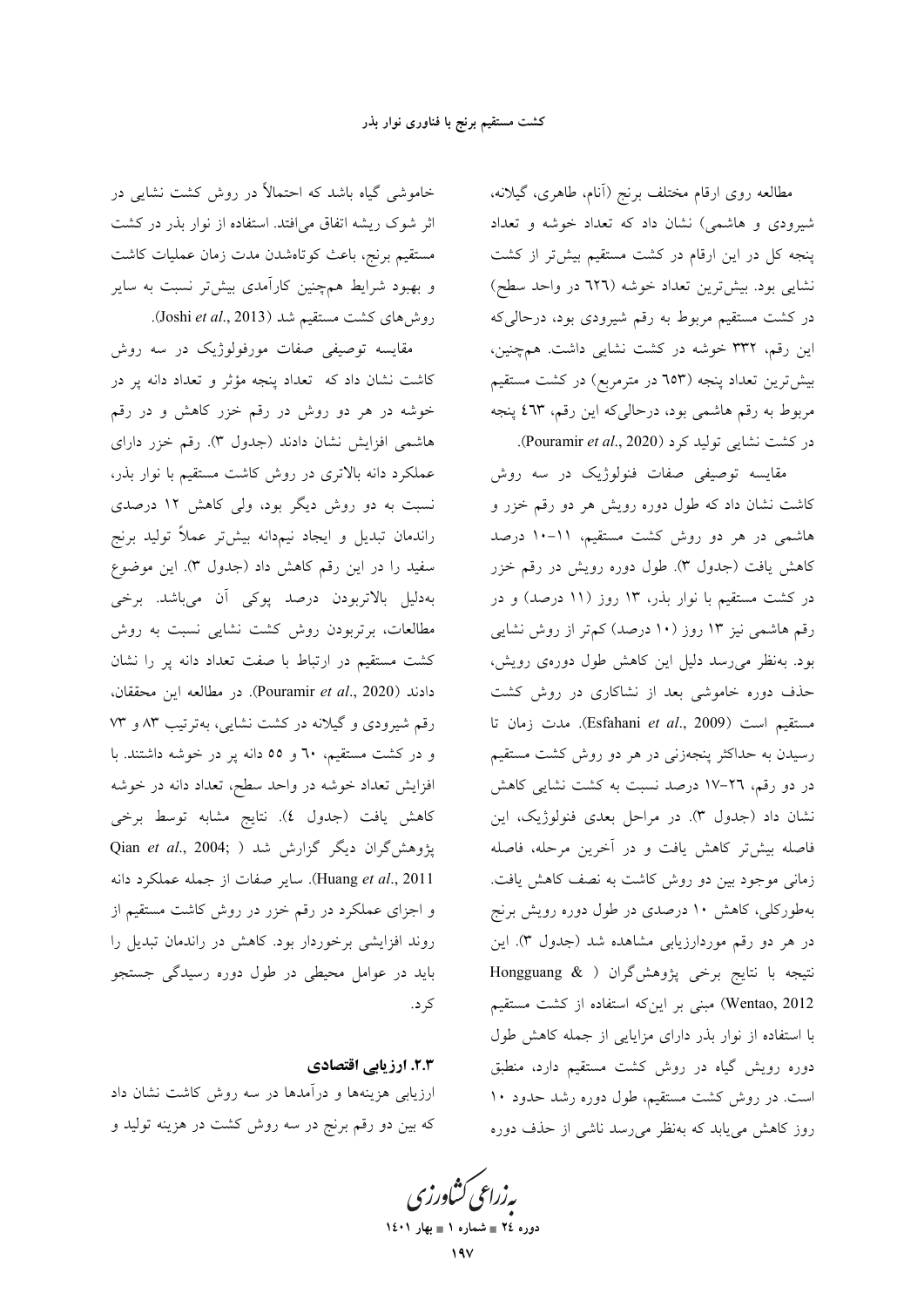هزینه کل دوره نسبت به روش کشت نشایی را شامل شد. بنابراین، با استفاده از روش کشت مستقیم با نوار بذر در رقم خزر در تعداد کارگر، ۳۰ درصد و در هزینه کارگری، ١٥/٥ درصد صرفهجويي شد. در رقم هاشمي نيز از نظر تعداد کارگر موردنیاز، ۳۲ درصد و از نظر هزینه کارگری، ۱٦/٩ درصد صرفهجويي شد. هزينه كل توليد برنج به کسر درآمدهای فرعی برای رقم خزر در روش کشت مستقیم با استفاده از نوار بذر نسبت به روش کشت نشایی، ۷٦/۷ درصد بود و برای رقم هاشمی این مقدار به ٨٢/١ درصد نسبت به كشت نشايي رسيد.

درآمد تفاوت وجود داشت (جدول ٤). جمع هزينههاي مربوط به خزانه در روش کشت مستقیم به حداقل رسید و در کشت مستقیم با نوار بذر در رقم خزر، ۲۰/۵ درصد و در رقم هاشمی، ١٦/٤ درصد نسبت به کشت نشایی تقلیل یافت. در روش کشت مستقیم با نوار بذر، کل تعداد کارگر موردنیاز برای یک دوره کامل تولید برنج در یک هکتار در رقم خزر حدود ۷۰ درصد و در رقم هاشمی حدود ٦٨ درصد، نسبت به نيروي كار موردنياز در كشت نشایی کاهش یافت. بخش هزینه کارگری نیز در رقم خزر، ۸٤/٥ درصد و در رقم هاشمي، ۸۵/۱ درصد از

جدول ٤. خلاصهى هزینهها و درآمدهاى كاشت تا برداشت دو رقم برنج خزر و هاشمى در سه روش كشت مستقیم بذر و نشایى†

| كشت نشايي                       |                          | كشت مستقيم خطى              |                          |                             | كشت مستقيم با نوار بذر          |                          |       | روش كاشت                                   |
|---------------------------------|--------------------------|-----------------------------|--------------------------|-----------------------------|---------------------------------|--------------------------|-------|--------------------------------------------|
| هزينه يا<br>در آمد<br>(ريال)    | تعداد/مقدار<br>⁄نفر روز  | هزينه يا<br>درآمد<br>(ريال) | تعداد/مقدار<br>⁄نفر روز  | درصد<br>نسبت<br>به نشایی    | هزينه يا<br>درأمد<br>(ريال)     | تعداد/مقدار<br>⁄نفر روز  | رقم   | مراحل انجام كار                            |
| 117                             | ۲۸ نفرروز                | 0                           | نمنفر روز                | $Y \cdot / 0$               | $YY \cdot \cdot \cdot \cdot$    | ۱ نفر روز                | خزر   | هزینههای تهیهی خزانه و کشت بذر یا قراردادن |
| 12                              | ۲۸ نفرروز                | $0 \cdots \cdots$           | ٤ نفر روز                | 17/2                        | $\gamma\gamma\ldots$            | ۱ نفر روز                | هاشمى | نوار                                       |
| VT1                             | ۱۲۰ نفر                  | 7279                        | ۸۸ نفر                   | $\Lambda$ 2/0               | 7199                            | ۸۵ نفر                   | خزر   | جمع هزينه كارگري                           |
| $V \cdot 0 \Upsilon \cdots$     | ۱۰۹ نفر                  | 0977                        | ۷۸ نفر                   | $\Lambda$ 0/1               | 7.17.1.1                        | ۷۵ نفر                   | هاشمى |                                            |
| 09.9                            | $\equiv$                 | 01V0                        | $\overline{\phantom{a}}$ | 97/2                        | 0277                            | $\overline{\phantom{a}}$ | خزر   | عملکرد شلتوک (کیلوگرم در هکتار)            |
| EYOY                            | $\overline{\phantom{a}}$ | $E \cdot \Delta V$          | $\overline{\phantom{a}}$ | $\lambda$ $\lambda/\lambda$ | 2717A                           | $\overline{\phantom{a}}$ | هاشمى |                                            |
| <b>٣٢٤٩</b>                     | ر اندمان<br>تبديل ٥٥٪    | <b>TTTA</b>                 | راندمان<br>تبديل 20٪     | YY/Y                        | YYZQ                            | راندمان تبديل<br>7.25    | خزر   | راندمان تبدیل (کیلوگرم برنج سفید در هکتار) |
| YY                              | ر اندمان<br>تبديل ٥٣٪    | $T^{\bullet}$               | راندمان<br>تبديل ٥٤٪     | 11.4                        | 2299                            | راندمان تبديل<br>7.02    | هاشمى |                                            |
| 1079                            | $\equiv$                 | Y1VY                        |                          | $V\Upsilon/\Upsilon$        | 112                             | $\overline{a}$           | خزر   |                                            |
| 19                              | $\equiv$                 | 19,17                       |                          | 117/                        | YYY                             |                          | هاشمي | جمع درآمدهای اصلی و فرعی                   |
| W1                              | $\equiv$                 | 7790                        |                          | <b>VVV</b>                  | 0909                            |                          | خزر   |                                            |
| V10Y                            | ÷                        | 0921                        |                          | $\Lambda$ Y/                | $0 \wedge \vee \Upsilon \cdots$ | $\overline{\phantom{a}}$ | هاشمى | خالص هزينه به كسر درأمد فرعي               |
| $\Upsilon\Upsilon\wedge\Lambda$ | $\qquad \qquad -$        | $\forall v \cdot \xi$       | ÷,                       | $\cdot \nu$                 | YOTV                            | $\overline{\phantom{a}}$ | خزر   |                                            |
| TIV2.                           | $\equiv$                 | Y192.                       |                          | $V_{\ell}$                  | $rro \cdots$                    | $\overline{\phantom{a}}$ | هاشمى | قیمت تمامشده هر کیلوگرم برنج تجاری         |
| 1717.                           | $\overline{\phantom{a}}$ | 1117.                       |                          | $\Lambda \Upsilon'$         | 1.9                             | $\overline{\phantom{a}}$ | خزر   |                                            |
| 1717.                           |                          | 1202.                       | $\overline{\phantom{0}}$ | $V_0/\xi$                   | 11779.                          | $\overline{\phantom{m}}$ | هاشمى | قیمت تمامشده هر کیلوگرم شلتوک              |
| $10YV\cdot Y\cdot\cdot\cdot$    | ٣٢٤٩                     | 1.9217                      | <b>YYYA</b>              | $Y\Upsilon$                 | 11.2                            | ٢٣٤٩                     | خزر   |                                            |
| 122197                          | YY0Y                     | 1211A2                      | $YY \cdot 7$             | ۱۱۲                         | 109917                          | 7299                     | هاشمي | خالص درآمد به كسر درآمد فرعى               |

اطلاعات جدول بر اساس میانگین عملکرد ارقام برنج در دو سال ۱۳۹۲و ۱۳۹۷ و قیمتهای سال ۱۳۹۲ اعلامشده از سوی سازمان جهاد کشاورزی استان گیلان بهدست آمده است. هزینه تولید ۳۴۰۰۰ متر نوار بذر، پرایمینگ بذر و هزینه قراردادن آن در مزرعه برای هر هکتار به قرار متری ۵۰۰ ریال و اجاره بهای زمین ۲۰۰۰۰۰۰۰ ریال).

یه زراعی کشاورزی

دوره ٢٤ = شماره ١ = بهار ١٤٠١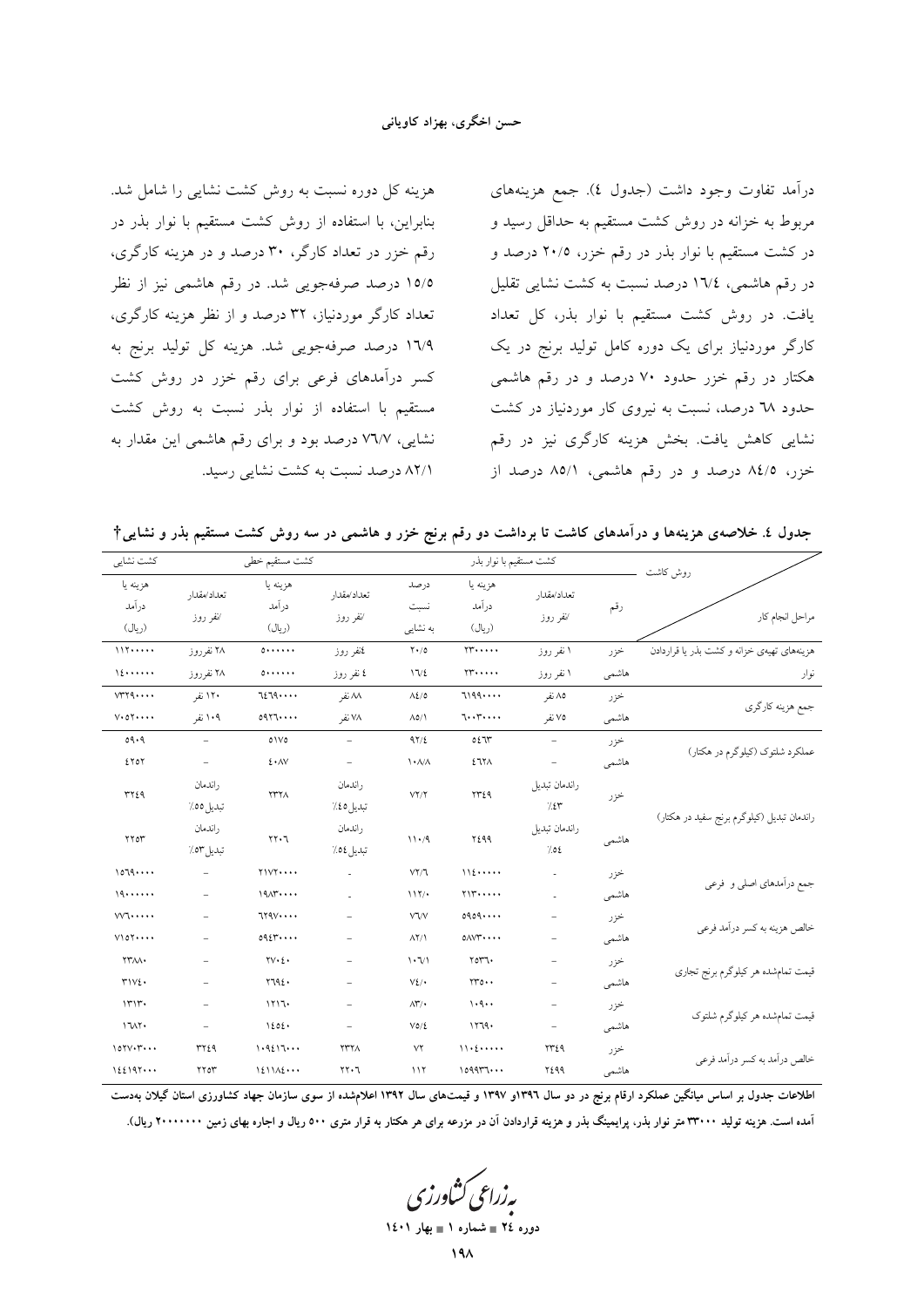در رقم خزر کشتشده با روش مستقیم با نوار بذر، ضریب تبدیل، ٤٣ درصد و در رقم هاشمې، ٥٤ درصد بود. این مقادیر در روش کشت نشایی بهترتیب ٥٥ و ٥٣ درصد بود. بنابراین، در رقم هاشمی، ضریب تبدیل شلتوک به برنج سالم در کشت مستقیم با نوار بذر یک درصد بهبود یافت، اما در رقم خزر ده درصد تنزل پیدا کرد. این کاهش ضریب تبدیل ناشی از عوامل محیطی و یا مدیریتی اعمال شده در مزرعه است. این کاهش عملکرد در رقم خزر در روش کاشت مستقیم با نوار بذر نسبت به روش کاشت نشایی حدود ۲٦/۸ درصد بود، درحالیکه در رقم هاشمی در روش کاشت مستقیم با نوار بذر، ۱۰/۹ درصد افزایش عملکرد نشان داده شد (جدول ٤). قيمت تمامشده هر كيلوگرم شلتوک برای ارقام خزر و هاشمی در روش کشت مستقیم با استفاده از نوار بذر بهترتیب ۸۳ و ۷۵/٤ درصد قیمت تمامشده هر کیلوگرم شلتوک در روش کشت نشایی بود (جدول ٥). علت اين تفاوت، كاهش هزينههاى توليد و افزایش عملکرد دانه شلتوک است. از طرف دیگر، قیمت .<br>تمامشده هر کیلوگرم برنج سالم برای رقم خزر در روش کشت مستقیم با استفاده از نوار بذر، حدود شش درصد بیشتر از روش کشت نشایی بود. در رقم هاشمی، قیمت تمامشده هر کیلوگرم برنج سفید، ٧٤ درصد هزینه تمامشده به روش کشت نشایی بود (۲٦ درصد کم تر).

عملکرد دانه شلتوک در روش کشت مستقیم با نوار بذر در رقم خزر، ٥٤٦٣ کیلوگرم در هکتار و در رقم هاشمی، ٤٦٢٨ کیلوگرم در هکتار بود که این مقادیر در روش کشت نشایی بهترتیب ۵۹۰۹ و ۶۲۵۲ کیلوگرم در هکتار بود. جمع درآمد حاصل از تولید یک هکتار برنج خزر در روش کشت مستقیم با نوار بذر، ٧٤ درصد درآمد حاصل از کشت نشایبی این رقم بود، که این کاهش درآمد ناشی از کاهش ضریب تبدیل است که تولید برنج سالم را کاهش داد. درآمد کشت مستقیم رقم هاشمی با نوار بذر، ١٢ درصد بیش تر از روش نشایی بود. این افزایش درآمد، ناشی از افزایش تولید برنج و همچنین بهبود ضریب تبدیل برنج بود. نتایج مشابه در گزارشهای برخی پژوهشگران مشاهده شد. دامنه عملکرد شلتوک از ٤١٥٢ کيلوگرم در هکتار براي رقم هاشمې در کشت نشایی تا ۷۵۳۱ کیلوگرم در هکتار برای رقم شیرودی در كشت مستقيم متغير بود (Pouramir et al., 2020). اين پژوهشگران گزارش کردند که کم ترین (٤٤٧٣ کیلوگرم در هکتار) و بیشترین (۷۸٤۲ کیلوگرم در هکتار) عملکرد شلتوک بهترتیب به ارقام هاشمی و شیرودی در کشت مستقیم تعلق داشت. کاربرد روش کشت مستقیم خشک با استفاده از بذرافشان و يا پخش دقيق همراه با كنترل علفهای هرز راهی برای هر دوی کاهش هزینه و افزایش Panneerselvam et al., 2020). (Panneerselvam et al., 2020).

جدول ۵. مقایسه توصیفی هزینه و نیروی کارگری موردنیاز دو رقم برنج در روشهای کاشت (هزینهها براساس قیمت سال ۱۳۹۲)

|                            |       |                        | تعداد کارگر تا | هزینه تا کاشت بذر و                         |                      | هزينه كل با اجاره                    |                   | قیمت تمامشده هر |                     | قیمت تمامشده هر         |              |
|----------------------------|-------|------------------------|----------------|---------------------------------------------|----------------------|--------------------------------------|-------------------|-----------------|---------------------|-------------------------|--------------|
|                            |       | پایان دوره کاشت        |                | نشاكارى                                     |                      | زمین                                 |                   | كيلوگرم شلتوك   |                     | كيلوگرم برنج سفيد       |              |
| روش کاشت                   | ارقام | نفر<br>تغييرات†<br>روز |                | هزار<br>هزار<br>تغييرات<br>(ريال)<br>(ريال) | تغييرات              | هزار<br>(ريال)                       | تغييرات           | هزار<br>(ريال)  | تغييرات             |                         |              |
| کشت مستقیم با روش نوار بذر | خزر   | ٨٥                     | $-V$ .         | $\gamma \gamma \cdot \cdot$                 | $-\mathbf{Y}$        | $\lambda$ 199.                       | $-\Delta V$       | ۱۰۹۰۰           | $-\Lambda \Upsilon$ | 7077.                   | $+1.7$       |
|                            | هاشمي | ٧٥                     | $-7\lambda$    | $\Upsilon\Upsilon\cdots$                    | $-17$                | $\Lambda \cdot \cdot \Upsilon \cdot$ | $-\lambda\lambda$ | 1179.           | $-VO$               | $\gamma\gamma_0 \cdots$ | $-Vt$        |
|                            | خزر   | $\lambda\lambda$       | $-V^*$         | $0 \cdot \cdot \cdot$                       | $-\xi\zeta$          | $\lambda \xi$ ٦٩٠                    | $-9.$             | ۱۲۱٦۰           | $-95$               | $\forall v \cdot \xi$   | $+114$       |
| کشت مستقیم سنتی بدر        | هاشمى | ٧Λ                     | $-V$           | $0 \cdots$                                  | $-\mathfrak{r}\circ$ | V4Y1.                                | $-\Delta V$       | 1202.           | $-\lambda$ ٦        | Y792.                   | $-\lambda$ ٤ |
|                            | خزر   | $\gamma$               | ۱۰۰            | 117                                         | $\cdots$             | 4779.                                | ۱۰۰               | ۱۳۱۳۰           | ۱۰۰                 | <b><i>TTAA</i></b>      | $\cdots$     |
| كشت نشايي                  | هاشمي | ۱۰۹                    | ۱۰۰            | 12                                          | ۱۰۰                  | 9.07.                                | ۱۰۰               | 1111            | ۱۰۰                 | TIV2.                   | ۱۰۰          |

میزان تغییرات نسبت به روش کشت نشایی به درصد نشان داده است.

ده ، ه ٢٤ = شماره ١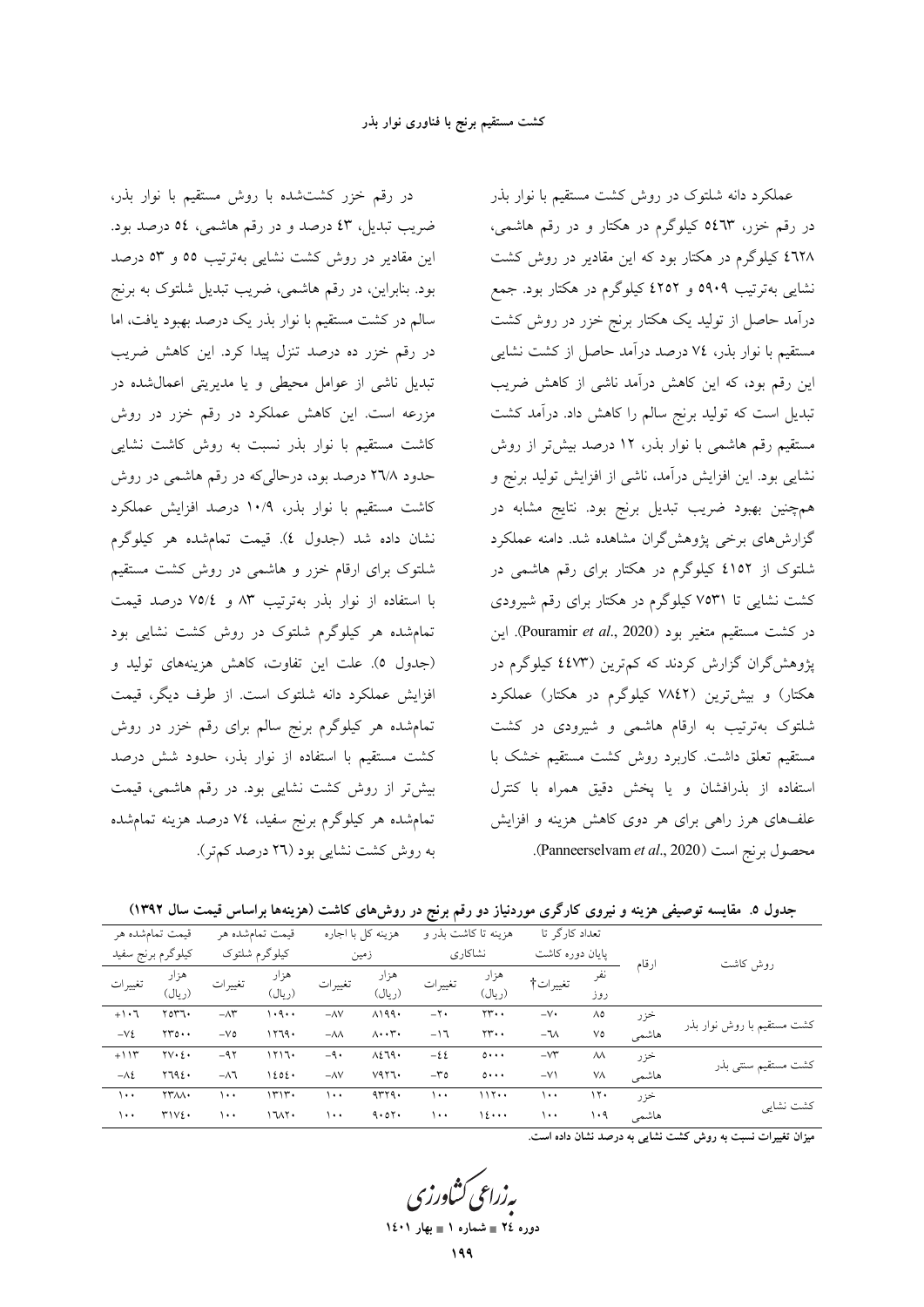کیلوگرم برنج سفید، ۲٦ درصد کمتر از روش کاشت نشایی بود (جدول ٥). انتخاب ارقام مطلوب و پرمحصول با تعداد پنجه محدود، وزن خوشه کم با ریشهها و ساقههای ضخیم برای کشت مستقیم مناسبتر هستند (Rehman et al., 2011). این نتیجه، تفاوت ارقام و واکنش آنها به نوع روش کاشت و همچنین تأثیر عوامل محیطی و مدیریتی را نشان میدهد. نتایج ارزیابی اقتصادی به روش هزینه به درآمد و روش محاسبه میزان صرفهجویی در هزینه در روشهای مختلف کاشت نشان داد که شاخص نسبت هزینه به فایده در میان روشهای کشت، برای دو رقم خزر و هاشمی متفاوت بود (جدول ٦). بالاترين شاخص، مربوط به روش كشت مستقيم با استفاده از نوار بذر برای برنج رقم هاشمی به مقدار ۲/۲ و پایینترین شاخص مربوط به روش کشت مستقیم خطی در رقم خزر بود.

به نظر می رسد که دلیل این تفاوت، افزایش میزان پوکی دانهها، کاهش وزن هزاردانه و پایینبودن راندمان تبدیل شلتوک به برنج سفید در رقم خزر باشد. میزان صرفهجویی در هزینه که معیاری برای ارزش گذاری بر روشهای تولید میباشد، در روش کشت مستقیم با نوار بذر در رقم خزر، ١٥ درصد و در رقم هاشمي، ١٤ درصد بود. صرفهجویی در هزینه در روش کشت مستقیم خطی در رقم خزر، ۹ درصد و در رقم هاشمی، ۸ درصد بود. بررسیها نشان داد که نیروی کار، بیشترین سهم و نهادهی سم، کمترین سهم از هزینه تولید را بهخود اختصاص میدهند. بر همین اساس، افزایش دستمزد نیروی کار بیشترین اثر را بر افزایش قیمت برنج میگذارد. نهاده سم با همه نهادهها بهجز کود رابطه مکملی دارد و بیش ترین کشش جانشینی بین نیروی کار و ماشین آلات مشاهده شد ( Atghaei .(Kordkolaei et al., 2011

در روش کاشت مستقیم با نوار بذر در هر دو رقم خزر و هاشمی نسبت به روش کاشت نشایی، به کارگر كم ترى نياز است (جدول ٥). هزينه كل دوره با احتساب اجاره زمین در روش کاشت نوار بذر در رقم خزر نسبت به روش کشت نشایی، ۱۳ درصد و در رقم هاشمی، ۱۲ درصد کاهش را نشان داد. این موضوع باعث شد تا قیمت تمامشده شلتوک در هر دو رقم، کاهش ۱۷ تا ۲۵ درصدی را نشان دهد. برخی گزارشها با نتیجه بهدستآمده در پژوهش حاضر Eyvani et al., 2014; Panneerselvam ) ممخوانی دارد et al., 2020). كاهش در هزينه متغير در روش كشت مستقیم خشک با استفاده از بذرافشان باعث صرفهجویی در نرخ بذر (۲۰ دلار در هر هکتار) و کنترل علفهای هرز (١١٤ دلار در هر هکتار) بهدلیل کاهش قابل توجه در نیروی کار ٤٠ تا ٦٥ نفر-روز شد (Panneerselvam et al., 2020). كارگر و زمان موردنیاز برای کاشت یک هکتار برنج، با استفاده از ماشین خطی کار (کشت مستقیم) در مقایسه با روش نشاکاری بهترتیب به یکهفتم و یکبیستم کاهش یافت (Eyvani et al., 2014). تعداد کارگر موردنیاز در روش کشت مستقیم با نوار بذر در هر دو رقم حدود ۳۰ درصد کاهش داشت و هزینه تولید در روش کشت مستقیم با نوار بذر نسبت به کشت نشایی در هر دو رقم حدود ٢٣ درصد كاهش نشان داد (جدول ٥).

قیمت تمامشده شلتوک در روش کاشت مستقیم با نوار بذر در رقم خزر، ١٧ درصد و در رقم هاشمي، ٢٥ درصد کم تر از روش کشت نشایی بود، اما قیمت تمامشده برنج سفيد رقم خزر بهدليل بالابودن ميزان پوكي و همین طور پایین بودن راندمان تبدیل برنج سالم از شلتوک در روش کشت مستقیم با نوار بذر نسبت به کشت نشایی، ۱۳ درصد بیشتر بود. در رقم هاشمی، قیمت تمامشده هر

بەزراعى ڭشاورزى دوره ٢٤ = شماره ١ = بهار ١٤٠١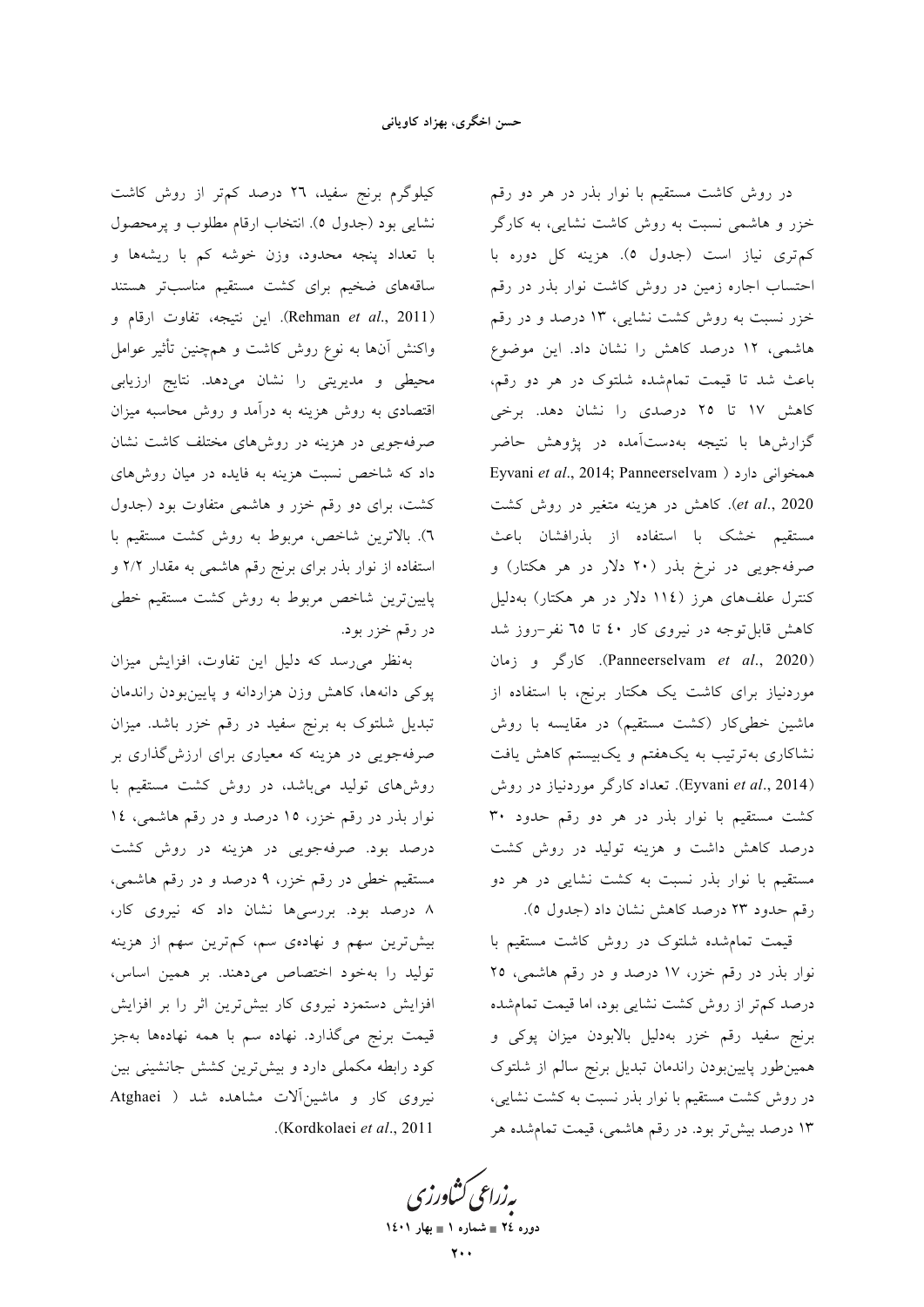| روش كشت                                             | ارقام برنج | جمع هزينهها با احتساب                                                         | جمع درآمدها با احتساب                               |                   | كل هزينه                                            | متوسط هزينه    | نسبت هزینه به درآمد |
|-----------------------------------------------------|------------|-------------------------------------------------------------------------------|-----------------------------------------------------|-------------------|-----------------------------------------------------|----------------|---------------------|
|                                                     |            | اجاره زمين (ريال)                                                             | درآمد فرعي (ريال)                                   |                   | متغير (ريال)                                        | متغير (ريال)   | (CBR)               |
| کشت نشایی                                           | خزر        | $1.229$ $(1.1)$                                                               | $17\Lambda$ rgr $(1 \cdot \cdot)$                   | $(1 \cdot \cdot)$ | $\cdot$ { $\cdot$ { $\cdot$ $\cdot$ $\cdot$ $\cdot$ | ۱۹۱۲٦          | 1/71                |
|                                                     | هاشمى      |                                                                               | $17197$ $(1 \cdot \cdot)$                           | $(1 \cdot \cdot)$ | $\cdot$ { $\circ$ $\cdot$ $\cdot$ $\cdot$ $\cdot$   | <b>YYOAE</b>   | 1/07                |
|                                                     | خزر        | $\Lambda$ 979 $(\Lambda$ o)                                                   | $ Y $ $ Y$ $\cdots$ $\langle VV \rangle$            | $(\wedge \circ)$  | $\lambda$ 979                                       | 1 <sup>w</sup> | 1/27                |
| كشت مستقيم خطى                                      | هاشمى      |                                                                               | $171 \cdot 12 \cdot \cdot \cdot (90)$               | $(\wedge \cdot)$  | $\Lambda$ <sub>2</sub> $\Upsilon$ <sub>1</sub>      | $Y \cdot 717$  | 1/91                |
| كشت مستقيم با نوار بذر                              | خزر        | $\Lambda$ <sub>2</sub> $\Lambda$ <sup>2</sup> , $\cdots$ $(\Lambda$ $\cdot$ ) | $\Upsilon$                                          | $(\wedge \cdot)$  | $A\S$ Yq                                            | 12772          | $\sqrt{\circ}$      |
|                                                     | هاشمى      | $\Lambda$ YYY $\cdots$ $(\Lambda V)$                                          | $1\Lambda 1$ $\uparrow\uparrow\uparrow\cdots$ (111) | $(\wedge \vee)$   | $\Lambda$                                           | ۱۹۳۶۲          | Y/Y                 |
| المنادا المساحي والمحامل والمتحدث والمتحاول والمتنق |            |                                                                               |                                                     |                   |                                                     |                |                     |

جدول ٦. ارزیابی اقتصادی و محاسبه ارزش هزینهها و درآمد دو رقم برنج در روش۵ای کاشت

اعداد داخل پرانتز، درصد نسبت به روش کشت نشایی هستند.

نشاکاری برای روش کشت با استفاده از نوار بذر در مقایسه با روش نشایی در رقم خزر، ۲۰/۵ درصد و در رقم هاشمی، ۱٦/٤ درصد بود که نشاندهنده هزینه بسیار پایین این بخش از عملیات کشت است (جدول ٤). مجموع هزینههای کارگری در روش مستقیم با نوار بذر نسبت به روش کشت نشایی در هر دو رقم در حدود ۲۵ درصد كاهش داشت. خالص هزينهها به كسر درآمد فرعي در روش کشت با نوار بذر نسبت به کشت نشایی برای رقم خزر، ۷٬۲/۷ درصد و برای رقم هاشمی، ۸۲/۱ درصد بود. خالص درآمد به کسر در آمد فرعی در روش نوار بذر نسبت به روش کشت نشایی برای رقم خزر، ۷۲ درصد و برای رقم هاشمی، ۱۱۲ درصد بود. چنانچه به این مقدار افزایش درآمد، کاهش هزینه ۱۸/۱ درصدی نیز افزوده شود، مجموع مزیت ایجادشده در کشت مستقیم با استفاده از نوار بذر برای رقم هاشمی به ۳۰ درصد و برای رقم خزر به ۳/۳ درصد میرسد. این موضوع دستاورد مهم و با ارزشی در تولید محصول برنج محسوب میشود.

## ٤. نتىجەگىرى

هزینه تولید برنج در روش کشت مستقیم با نوار بذر در مقایسه با روش کشت نشایی کاهش قابل.ملاحظهای نشان داد. مجموع مزیت ایجادشده در کشت مستقیم با استفاده

براساس قیمت برنج در سال ۱۳۹۲، جمع درآمد حاصل از تولید یک هکتار در رقم خزر در روش کشت مستقیم با نوار بذر، ٧٤ درصد درآمد حاصل از کشت نشایی این رقم بود که بهنظر می رسد این کاهش درآمد ناشی از کاهش راندمان تبدیل باشد که باعث شد تا تولید برنج سالم كاهش يابد (جدول ٤). اين در حالي است كه در رقم هاشمی در روش کشت مستقیم با نوار بذر، ١٢ درصد درآمد بیشتر از روش نشایی ایجاد شد که این افزایش درآمد ناشی از افزایش تولید برنج و همچنین بهبود راندمان تبديل برنج است. قيمت تمامشده هر کیلوگرم شلتوک برای ارقام خزر و هاشمی در روش کشت مستقیم با استفاده از نوار بذر بهترتیب ۸۳ و ۷۵/٤ درصد قیمت تمامشده هر کیلوگرم شلتوک در روش کشت نشایی بود. قیمت تمامشده هر کیلوگرم برنج سالم برای رقم خزر در روش کشت مستقیم با استفاده از نوار بذر، ١٠٦/١ درصد قيمت آن در مقايسه با روش كشت نشایی بود. بهعبارت دیگر، کشت با نوار بذر در رقم خزر هیچ مزیتی نداشت، اما برای رقم هاشمی، در روش کشت مستقیم با نوار بذر، قیمت تمامشده هر کیلوگرم برنج سفید، ٧٤ درصد هزینه تمامشده نسبت به روش كشت نشايي اين رقم بود.

مجموع هزینههای مربوط به مراحل تهیه خزانه و

**یه زراعی کشاورز<sup>.</sup>** دوره ٢٤ = شماره ١ = بهار ١٤٠١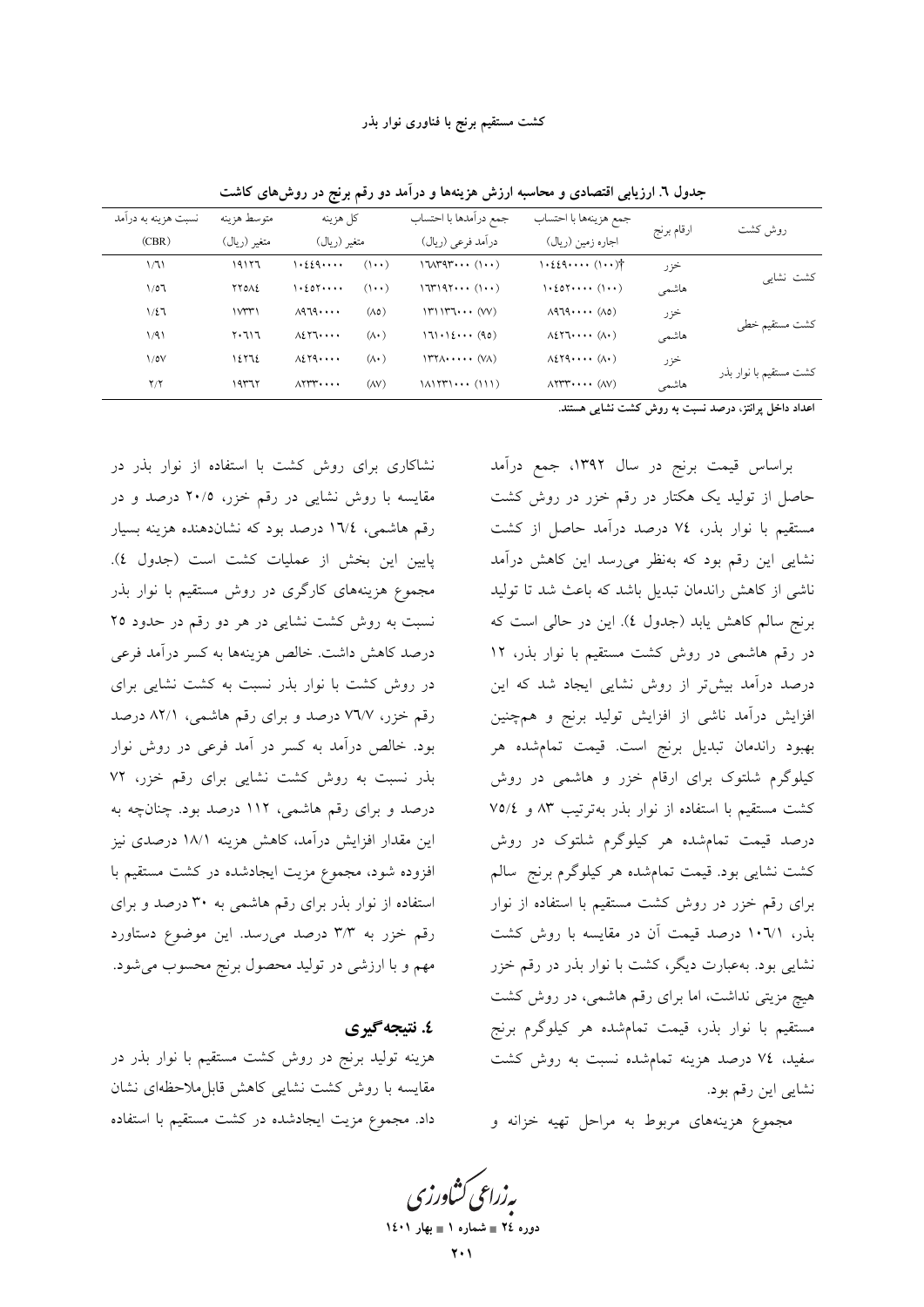- Devkota, M., Devkota, K.P., Acharya, S., & McDonald, A.J. (2019). Increasing profitability, yields and yield stability through sustainable crop establishment practices in the rice-wheat systems of Nepal. Agricultural Systems, 173, 414-423.
- Esfahani, M., Mojtabaei Zamani, M., & Amiri Larijani, B. (2009). Morphology of Rive Growth and Development. Guilan University Press, Guilan, Iran, 380 p.
- Eyvani, A., Safari, M., & Hedayatipoor, A. (2014). Comparison of rice direct seeding (mechanical manual) with transplanting method. Journal of Agricultural Machinery, 4(1), 108-115. (In Persian).
- FAO (Food and Agriculture Organization of the United Nations). 2013. FAO Database 2011 for rice area. FAO, Rome. Accessed on 7 August 2013.
- Gilani, A., Absalan, S., Jalali, S., & Behbahani, L. (2019). The effect of sprinkler irrigation on grain yield, yield components and water use efficiency of rice cultivars under drill-seed cultivation in Khuzestan. Irrigation Sciences and Engineering,  $42(2)$ , 63-73. (In Persian)
- Hongguang, C., & Wentao, R. (2012). Performance test of rice seed tape twisting mechanism. International Agricultural Engineering Journal  $(IAEJ), 2(03-04), 59-64.$
- Huang, M., Zou, Y., Jiang, P., Xia, B., Feng, Y., Cheng, Z., & Mo, Y. (2011). Yield component differences between direct-seeded and transplanted super hybrid rice. Plant Production Science, 14(4), 331-338.
- Joshi, E., Kumar, D., La, B., Nepalia, V., Gautam, P., & Vyas, A. K. (2013). Management of direct seeded rice for enhanced resource - use efficiency. Plant Knowledge Journal. Southern Cross Publishing Group. ISSN: 2200-5390 Australia EISSN: 2200-5404.
- Kakumanu, K.R., Kotapati, G.R., Nagothu, U.S., Kuppanan, P., & Kallam, S.R. (2019). Adaptation to climate change and variability: a case of directseeded rice in Andra Pradesh, India. Journal of Water and Climatic Change 10, 419-430.
- Kumar, V., Jat, H.S., Sharma, P.C., Singh, B., Gathala, M.K., Malik, R.K., Kamboj, B.R., Yadav, A.K., Ladhaa, J.K., Raman, A., Sharma, D.K., & McDonald, A. (2018). Can productivity and profitability be enhanced in intensively managed cereal systems while reducing the environmental footprint of production? Assessing sustainable intensification options in the breadbasket of India. Agricultural Ecosystems and Environment, 252, 132-147.

از نوار بذر برای رقم هاشمی به ۳۰ درصد و برای رقم خزر به ۳/۳ درصد رسید که این موضوع دستآورد مهم و با ارزشی در تولید محصول برنج محسوب میشود. لازم است ارقام مناسب برنج شناسایی و در سطح گستردهتری .<br>موردتوجه قرار داده شوند و در سیاستگذاریها، راهکارهای حمایتی لازم از جمله اعطای تسهیلات با نرخ ترجیحی به بهرهبرداران این شیوه کشت لحاظ شوند.

## ٥. تشکر و قدردانی

از معاونت بژوهشی دانشگاه آزاد اسلامی، واحد رشت و مرکز تحقیقات اقتصاد و توسعه روستایی و کشاورزی بهخاطر فراهم سازى بستر اين يژوهش و اجراى تحقيقات مزرعهای، تشکر و قدردانی می گردد.

٦. تعارض منافع هيچ گونه تعارض منافع توسط نويسندگان وجود ندارد.

#### 7. منابع

- Atghaei Kordkolaei, M., Kavoosi Kelashemi, M., & Esmaili, F. (2011). Evaluating break point of paddy farms through cost function approach (case study: Guilan Province). Journal of Agricultural Economics and Development,  $25(1)$ , 85-89. (In Persian)
- Basra, S.M.A., Farooq, M., Ahmed, N., & Afzal, I.  $(2011)$ . Seed priming with CaCl<sub>2</sub> improves the stand establishment, yield and quality attributes in direct seeded rice (Oryza sativa L.). International Journal of Agriculture and Biology, 13(5), 786-790.
- Chakraborty, D., Ladha, J.K., Rana, D.S., Jat, M.L., Gathala, M.K., Yadav, S., Rao, A.N., Ramesha, M.S., & Raman, A. (2017). A global analysis of alternative tillage and crop establishment practices for economically and environmentally efficient rice production. Science Reports, 7(1), 1-11.
- CSISA (2017). Cereal Systems Initiative for South Asia (CSISA)-Phase-II Annual report 2013. Available at. International Maize and Wheat Improvement Center (CIMMYT), New Delhi, India.